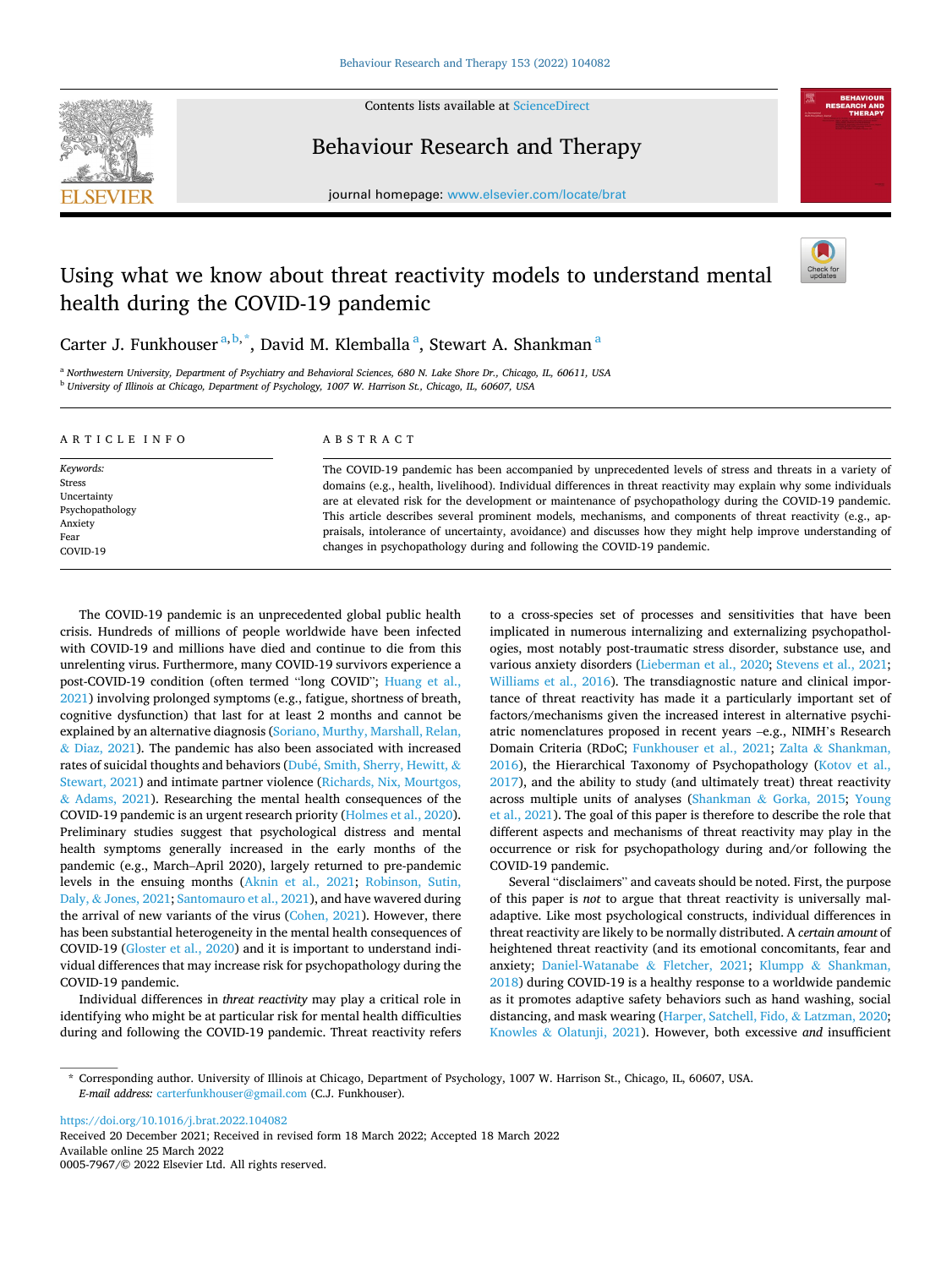levels of threat reactivity may lead to maladaptive behaviors in response to COVID. For example, low levels of threat reactivity may, in part, lead to behaviors that increase risk for COVID-19 infection and transmission, and high levels of threat reactivity might lead to excessive distress and maladaptive risk-averse behaviors (e.g., refusal to leave home; excessive handwashing). In other words, the 'right amount' of threat reactivity is adaptive – analogous to the evolutionary advantages of reacting with fear if confronted with a present and unambiguous threat [\(Lang, 2010](#page-6-0)).

Second, COVID-19 is associated with different types of threats, including catching the virus oneself, having a loved one catch the virus, economic consequences, and social isolation [\(Coelho, Suttiwan, Arato,](#page-5-0)  & [Zsido, 2020\)](#page-5-0). These threats also likely played different roles at different stages of the pandemic given the ever-changing landscape of case rates, mitigation strategies, virus variants, etc. Relatedly, there have been other sources of stress concurrent with the pandemic (e.g., political and racial tensions, protests) that have contributed to the mental health crisis during the last two years. Distinguishing the sources of threats/stress during the COVID-19 pandemic is beyond the scope of this paper and will be addressed, in part, by other articles in this special issue (see McLaughlin article). This paper will therefore only focus on within-individual mechanisms, processes, and features of threat reactivity and how they may play a role in COVID-related psychopathology. However, it is important to note that these within-person aspects of threat reactivity likely interact with particular sources of threat/stress in different ways in predicting psychopathology, thus creating different *vulnerability-stress interactions* (Monroe & [Simons, 1991\)](#page-6-0).

Third, threat reactivity may change as a result of chronic stress exposure during the COVID-19 pandemic (see McLaughlin et al., this issue for further discussion of mechanisms linking chronic stress to psychopathology). The effects of chronic or repeated stressors on threat reactivity specifically are poorly understood. Many of the aspects of threat reactivity discussed in this paper have been largely studied by averaging threat responses elicited during relatively short laboratory paradigms ([Denson, Spanovic,](#page-5-0) & Miller, 2009; [Duits et al., 2015;](#page-5-0) [Grillon,](#page-6-0)  [2002\)](#page-6-0). Examining the *time course* of threat reactivity (a series of constructs often referred to as affective chronometry; [Davidson, 1998\)](#page-5-0) during these laboratory paradigms may provide insights into the impacts of chronic stressors on threat reactivity (Klumpp & [Shankman, 2018](#page-6-0)). However, the extent to which these laboratory paradigms generalize to the chronic stressors commonly experienced during the COVID-19 pandemic is unclear.

# **1. Different aspects of threat reactivity could lead to adverse mental health outcomes during COVID-19**

### *1.1. Threat appraisals*

Appraisal, or the process of detecting and assessing environmental features with regard to one's well-being ([Moors, Ellsworth, Scherer,](#page-6-0) & [Frijda, 2013](#page-6-0)), is an important driver of emotions and behavior [\(Sheeran,](#page-7-0)  Harris, & [Epton, 2014](#page-7-0)). Threat appraisals evaluate (a) whether a stimulus or situation is potentially harmful to one's well-being, (b) the likelihood of the dangerous or negative event, (c) the severity of the event if it were to occur, and (d) the ability to cope and access resources if necessary ([Carr, 1974;](#page-5-0) [Lazarus, 1991](#page-6-0); [Salkovskis, 1996](#page-7-0)). Individuals with anxiety symptoms or disorders tend to display biases in each of these domains such that they tend to overestimate the likelihood of a negative event, overestimate the negative impact of the event if it were to happen, and underestimate the availability of coping resources ([Sal](#page-7-0)[kovskis, 1996\)](#page-7-0). Cognitive behavioral interventions for anxiety disorders are thought to reduce anxiety by helping patients develop more realistic and adaptive threat appraisals (Clark  $& Beck, 2010$  $& Beck, 2010$ ), and empirical studies suggest that cognitive behavioral therapy improves threat reappraisal (Draheim & [Anderson, 2021](#page-5-0)), which may mediate reduction in anxiety symptoms [\(Smits, Julian, Rosenfield,](#page-7-0) & Powers, 2012).

Threat appraisals have played an important role in shaping thoughts,

emotions, and behaviors related to COVID-19. Greater appraisals of the risk and/or severity of contracting COVID-19 have been associated with greater COVID-19-related fear and distress ([Mertens, Gerritsen, Duijn](#page-6-0)dam, Salemink, & [Engelhard, 2020;](#page-6-0) [Taylor, Landry, Paluszek,](#page-8-0) & [Asmundson, 2020](#page-8-0)), intention to get vaccinated [\(Caserotti et al., 2021](#page-5-0)), and adherence to social distancing and avoidance of public places ([Al-Hasan, Khuntia,](#page-5-0) & Yim, 2020; [Taylor et al., 2020](#page-8-0)). These findings corroborate data from previous disease outbreaks suggesting that greater perceptions of the likelihood and/or severity of infection were associated with pandemic-related anxiety and safety behaviors [\(Rudisill,](#page-7-0)  [2013\)](#page-7-0). Importantly, COVID-19-related worry and protective behaviors are more strongly predicted by *perceived* COVID-19 threat than *actual*  COVID-19 threat [\(Schmidt et al., 2021](#page-7-0)), highlighting the importance of threat appraisals in shaping emotions and behavior during the pandemic. In addition to perceived health-related threats, perceived risk of suffering personal economic losses due to COVID-19 is associated with preventative health behaviors and support for policies to mitigate COVID-19 across the globe ([Nisa et al., 2021\)](#page-7-0).

Considering the influence of threat perceptions on COVID-19 protective behaviors (e.g., social distancing, wearing masks, vaccination), it is worth examining how COVID-19 threat perceptions are formed. Of course, the presence or absence of known risk factors for contracting COVID-19 (e.g., number of cases in one's community) or experiencing severe COVID-19 symptoms (e.g., having chronic medical conditions) influence many people's COVID-19 threat perceptions. These known risk factors are only moderately correlated with COVID-19 risk perceptions, however (e.g.,  $b = 0.24$ ; [Ahuja et al., 2021](#page-5-0)). The COVID-19 pandemic has been accompanied by an overabundance of information and misinformation (Naeem & [Bhatti, 2020](#page-7-0)), and risk perceptions are generally influenced by what information is most salient or available (Tversky & [Kahneman, 1973\)](#page-8-0). Information and misinformation have been most commonly received from government agencies or officials, news media, social media, family, and/or friends. Interestingly, several studies have shown that trust in government, science, and medical professionals as information sources was associated with greater COVID-19 risk perception and greater COVID-19 knowledge (e.g., [Roozenbeek et al., 2020](#page-7-0)), whereas individuals whose most trusted COVID-19 information source was other news sources or social media were less knowledgeable about COVID-19 [\(Sakya et al., 2021\)](#page-7-0). Relatedly, the politization of the COVID-19 pandemic and associated policies in the United States has likely influenced the amount of trust placed in government officials and agencies relative to other information sources. Indeed, political affiliation was associated with COVID-19 risk perceptions and protective behaviors in the United States (Bruine de Bruin, Saw, & [Goldman, 2020](#page-5-0)), and individuals may be more likely to trust government officials whose political affiliation matches their own. Reliance on unreliable information sources is likely to continue due to confirmation bias (i.e., the tendency to favor information in a way that supports one's prior beliefs; [Nickerson, 1998](#page-7-0)), thereby minimizing opportunities to generate more accurate reappraisals of COVID-19 threats.

### *1.2. Attentional bias*

Attentional bias to threat, or the preferential allocation of attention to threat-related stimuli over neutral stimuli, is adaptive for the early detection of threats. However, attentional bias to threat is heightened in individuals with or at risk for anxiety disorders ([Bar-Haim, Lamy, Per](#page-5-0)[gamin, Bakermans-Kranenburg,](#page-5-0) & Van Ijzendoorn, 2007), and numerous cognitive theories implicate elevated attentional bias to threat in the etiology of fear- and anxiety-related psychopathology (e.g., Beck & [Clark, 1997\)](#page-5-0). For instance, individuals high in trait anxiety may exhibit vigilance toward threat during an early stage of immediate threat processing, followed by a later attentional allocation stage characterized by avoidance (Cisler & [Koster, 2010\)](#page-5-0).

There is preliminary evidence that, on average, individuals have exhibited attentional bias to COVID-19-related stimuli relative to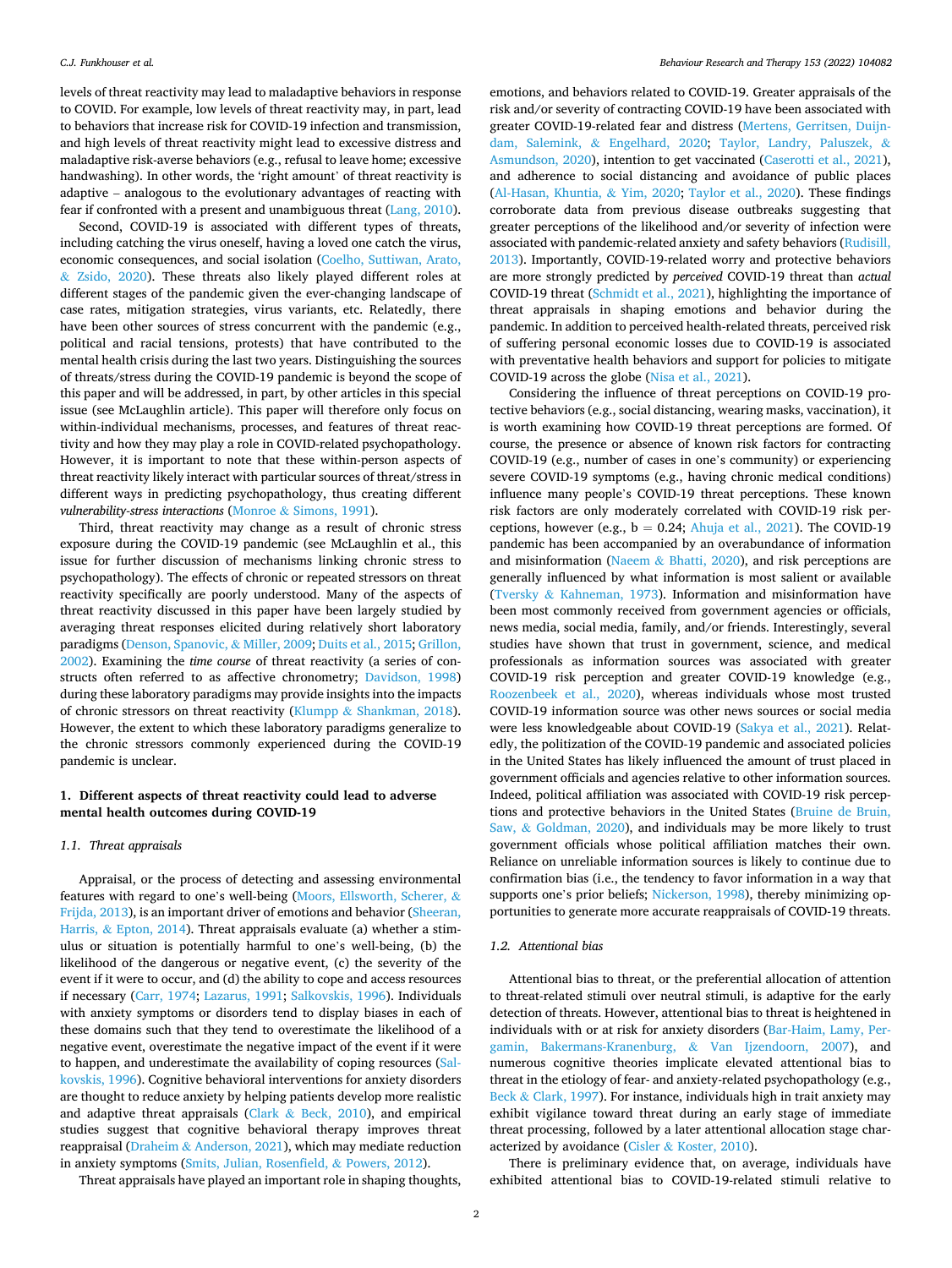neutral stimuli during the COVID-19 pandemic ([Albery, Spada,](#page-5-0) & Nikčević, 2021; [Cannito et al., 2020\)](#page-5-0). More importantly, COVID-19-related attentional bias was associated with more frequent symptoms of COVID-related anxiety [\(Albery et al., 2021](#page-5-0)) and health anxiety ([Cannito et al., 2020](#page-5-0)), suggesting that attentional bias to threat may be involved in the development of anxiety specifically regarding the COVID-19 pandemic.

Assessing, and ultimately intervening on, attentional bias is likely to require novel methods given that traditional methods of assessing attentional bias index have questionable psychometric properties and often conflate multiple distinct processes, e.g., orientation toward threat (i.e., vigilance) and disengagement from threat ([Koster, Crombez, Ver](#page-6-0)schuere, & [De Houwer, 2004; MacLeod, Mathews,](#page-6-0) & Tata, 1986; [Pettit](#page-7-0)  [et al., 2020](#page-7-0)). Metrics aiming to capture distinct attentional bias components may have superior psychometric properties to traditional metrics [\(Evans, Walukevich, Seager,](#page-5-0) & Britton, 2018), are elevated in individuals with or at risk for anxiety disorders ([Evans, Walukevich,](#page-5-0)  $\&$ [Britton, 2016](#page-5-0); [Meissel et al., 2021\)](#page-6-0), and may be differentially associated with COVID-related anxiety [\(Albery et al., 2021;](#page-5-0) Nasiry & [Ameli, 2021](#page-7-0)). These findings from laboratory studies of attentional bias are generally consistent with results from self-report studies. Greater COVID-19 news exposure was associated with increased state anxiety [\(Nekliudov et al.,](#page-7-0)  [2020\)](#page-7-0) and depressive symptoms ([Olagoke, Olagoke,](#page-7-0) & Hughes, 2020), and individuals reporting greater threat-related cognitive biases perceived COVID-19 infection as being more likely and were more likely to use maladaptive emotion regulation strategies (e.g., suppression; Schudy, Żurek, Wiśniewska, Piejka, Gawęda, & Okruszek, 2020).

## *1.3. Avoidance*

Avoidant behavior is characterized as a conscious or unconscious effort to avoid a stressor or threat, often to minimize negative thoughts and emotions brought on by the stressor [\(Barlow, 2004](#page-5-0)). As a behavioral response, although effective in the short-term (but see [Krypotos, Effting,](#page-6-0)  Kindt, & [Beckers, 2015](#page-6-0)), avoidance serves to maintain fears and worries, often resulting in decreased well-being and onset of depression and anxiety disorders (Hofmann & [Hay, 2018;](#page-6-0) [Krypotos et al., 2015](#page-6-0)). The COVID-19 pandemic reflects significant stressors that interact with avoidant responses, resulting in decreased psychological well-being.

Avoidance behaviors can lead to psychopathology during COVID-19 through multiple pathways. Many people have gone to significant lengths to avoid exposure to the virus by significantly limiting their prepandemic activities (e.g., exercising, socializing with friends). While avoiding these activities can be adaptive in reducing COVID-19 risk, they can also increase risk for psychopathology by removing adaptive coping strategies and sources of social support [\(Solomou](#page-7-0) & Con[stantinidou, 2020](#page-7-0)). Another pathway through which avoidant behaviors can lead to psychopathology is when individuals disregard the threat posed by the virus (i.e., "disengagement coping"; [Skinner, Edge, Altman,](#page-7-0)  & [Sherwood, 2003; Taha, Matheson, Cronin,](#page-7-0) & Anisman, 2014), as this could lead to maladaptive avoidance of unpleasant feelings related with the pandemic. "Disengagement coping" could also account for the significant increased frequency of binge drinking during COVID-19, findings that are especially pronounced in those with depression ([Greenglass, Chiacchia,](#page-6-0) & Fiskenbaum, 2021; [Weerakoon, Jetelina,](#page-8-0) & [Knell, 2021](#page-8-0)). Avoiding recognition of the seriousness of the threat of COVID-19 is also risky as this can lead to unsafe behavior that can contribute to the virus spread (e.g., socializing in close physical proximity to others, refusal to wear masks in public spaces, neglecting handwashing). In sum, avoidance behaviors are multifaceted and identifying the function of the specific individual's behaviors is of the utmost importance (Hofmann  $&$  [Hay, 2018](#page-6-0)). Moreover, given the transmissibility of COVID-19, avoidance behaviors likely require a "goldilocks" approach to identify the "just right" amount of avoidance behaviors.

### *1.4. Fear acquisition and extinction*

[Rachman](#page-7-0)'s (1977) three-pathway model of fear acquisition suggests that fear can be acquired through either fear learning (i.e., the process by which a neutral conditioned stimulus elicits fear over time following repeated pairing with an aversive unconditioned stimulus), information transmission (i.e., being informed that a stimulus is dangerous), or modeling (i.e., observing a fearful response to a stimulus in others). Fear learning has received the most attention as a potential mechanism of pathological fear (e.g., anxiety disorders) and can be elicited by classic Pavlovian conditioning paradigms. Individuals with an anxiety disorder display elevated conditioned responding during fear learning compared to healthy controls [\(Lissek et al., 2005\)](#page-6-0), supporting its putative etiological role in phobic anxiety disorders [\(Field, 2006](#page-5-0); [Grillon, 2008](#page-6-0)). Patients with anxiety disorders also exhibit difficulty inhibiting a fear response when presented with a safety cue ([Lissek et al., 2005\)](#page-6-0), suggesting that fear overgeneralization or impaired safety learning may also be involved [\(Jovanovic, Kazama, Bachevalier,](#page-6-0) & Davis, 2012). As discussed previously, fear responses are often accompanied by behaviors (e.g., safety behaviors, avoidance) that temporarily reduce distress, but may contribute to the maintenance of fear in the long term [\(Lovibond,](#page-6-0)  Davis, & O'[Flaherty, 2000\)](#page-6-0). On the other hand, fear extinction is the process by which a fear response gradually decreases following repeated exposure to a feared stimulus in the absence of an associated aversive event (Myers & [Davis, 2007\)](#page-7-0). Fear extinction is thought to be driven by inhibition learning [\(Craske et al., 2008](#page-5-0)) or habituation processes ([Foa](#page-5-0) & [Kozak, 1986\)](#page-5-0), and is impaired in individuals with anxiety disorders compared to healthy controls ([Duits et al., 2015;](#page-5-0) [Lissek et al., 2005\)](#page-6-0). As such, fear extinction is widely studied in the context of exposure therapy, which itself is a clinical proxy of fear extinction ([Craske et al.,](#page-5-0)  [2008\)](#page-5-0).

Widespread fear learning has taken place during the COVID-19 pandemic. Previously neutral stimuli (e.g., the word "coronavirus") became conditioned stimuli and elicited a fear response [\(Presti, Mchugh,](#page-7-0)  [Gloster, Karekla,](#page-7-0) & Haye, 2020). There are a variety of aversive outcomes that might act as unconditioned stimuli in the context of COVID-19 (e.g., loss of employment, hospitalization, death of loved ones). Additionally, overgeneralized fear learning in the context of COVID-19 (e.g., exhibiting a fear response to a stimulus that is not associated with COVID-19 risk) may increase vulnerability for maladaptive COVID-19-related anxiety. As COVID-19 cases declined, many communities gradually reduced mitigation policies and allowed individuals to resume pre-pandemic activities and reduce or discontinue protective behaviors (e.g., mask-wearing, social distancing). This process resembles that of fear extinction. For example, if someone had previously avoided certain activities to minimize COVID-19 risk (e.g., dining in a restaurant) and gradually resumes those activities without experiencing any negative outcomes, they may form new beliefs about the likelihood of negative COVID-related outcomes associated with those activities. Impaired inhibitory learning could lead to the maintenance of COVID-19 fear even as COVID-19 becomes less threatening (i. e., poor inhibitory learning still prevents them from dining out in restaurants). Of course, negative outcomes may still occur when COVID-19-related threats are decreasing, which could induce rapid fear reacquisition regarding COVID-19-related threats (Woods & [Bouton,](#page-8-0)  [2007\)](#page-8-0). Indeed, many parts of the world have experienced substantial fluctuations in COVID-19 cases and associated threats and preventative policies. Calibrating one's fear to changes in environmental threats is adaptive, and elevated fear responses during fear learning or impaired inhibitory learning during extinction may increase risk for excessive COVID-19 fear and associated mental health problems ([Craske, Her](#page-5-0)mans, & [Vervliet, 2018\)](#page-5-0).

Although less studied than fear learning in the traditional anxiety literature, information transmission and modeling may also partially explain COVID-19 fear acquisition. For example, many people sought out information at the beginning of the pandemic to help them more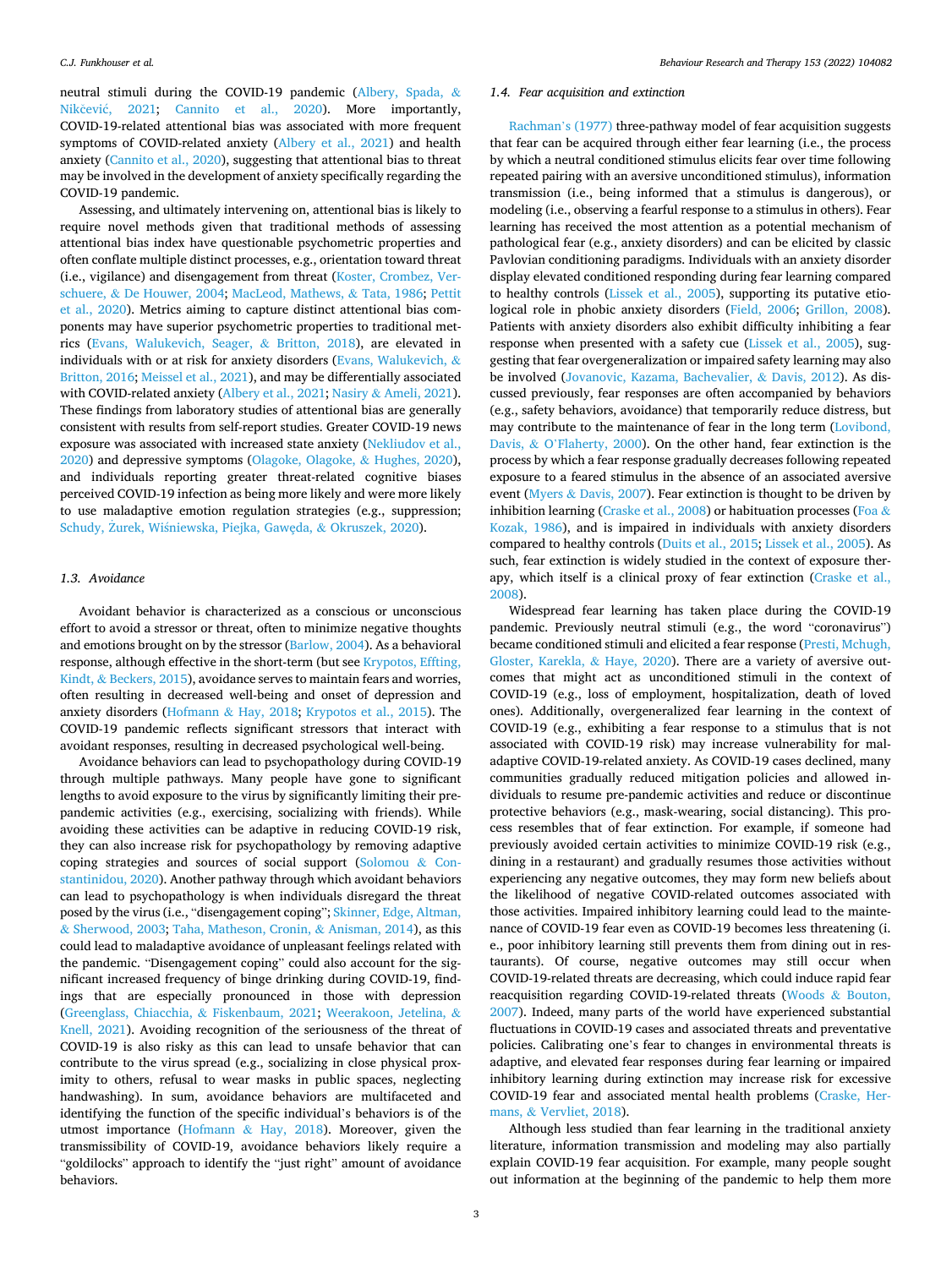accurately assess COVID-19 threats and modify their behavior accordingly ([Bento et al., 2020](#page-5-0)). Modeling has also likely played a role in shaping fears associated with COVID-19, especially considering that behaviors are more likely to be influenced by modeling in times of uncertainty ([Smith, Hogg, Martin,](#page-7-0) & Terry, 2007). For instance, the phenomenon of 'panic buying' (i.e., excessively stockpiling food and goods) in the initial stage of the pandemic may have resulted from many people modeling a relatively small group of over-anxious, high IU individuals ([Arafat et al., 2020](#page-5-0); [Taylor, 2021](#page-7-0)). Additionally, consistent with modeling playing a role in COVID-19 fear acquisition, college students' perceptions of their peers' adherence to preventative guidelines and COVID-19 vaccination intentions were positively associated with their own behaviors and vaccination intentions [\(Graupensperger, Abdallah,](#page-6-0) & [Lee, 2021](#page-6-0); [Graupensperger, Lee,](#page-6-0) & Larimer, 2021). The impact of modeling is also evidenced by the role of celebrities and other public figures in encouraging (or discouraging) COVID mitigation strategies ([Martinez-Berman, McCutcheon,](#page-6-0) & Huynh, 2021).

### *1.5. Neural correlates of threat reactivity*

There is a large literature of human and animal studies examining the neuroanatomy and neural circuitry involved in threat reactivity in clinical samples and in healthy populations. An extensive discussion of this literature is beyond the scope of this article and has been reviewed in other papers (e.g., Grupe & [Nitschke, 2013\)](#page-6-0), some of which focus on a specific component of threat processing such as fear learning ([Ohman](#page-7-0)  $\&$ [Mineka, 2001](#page-7-0)), extinction learning (Myers & [Davis, 2007](#page-7-0)), or threat attention and appraisal ([Britton, Lissek, Grillon, Norcross,](#page-5-0) & Pine, [2011\)](#page-5-0). Broadly, threat responses are generated in regions in the limbic system (e.g., the amygdala) and modulated by areas such as the prefrontal cortex [\(Marek, Strobel, Bredy,](#page-6-0) & Sah, 2013). Other regions have been implicated in reactivity to certain kinds of threats. For example, the anterior insula is involved in the anticipatory processing of uncertain threats [\(Shankman et al., 2014](#page-7-0); [Walker, Toufexis,](#page-8-0) & Davis, 2003). Functional neuroimaging studies suggest that individuals with anxiety and traumatic disorders often show amygdala and anterior insula hyperactivation and hypoactivation in prefrontal regions involved in emotion modulation (Etkin & [Wager, 2007\)](#page-5-0).

Few (if any) neuroimaging studies to date have examined neural reactivity to threatening stimuli specifically related to COVID-19. However, several studies have examined whether neural reactivity to other threats (e.g., fearful faces) assessed before the COVID-19 pandemic predicted mental health outcomes during the pandemic. For example, pre-pandemic amygdala activation to threat predicted internalizing symptoms during the pandemic and moderated the association between COVID-19-related stressors and internalizing symptoms ([Weissman et al., 2021](#page-8-0)). Additionally, higher prefrontal activity during emotion regulation predicted lower stress burden during the COVID-19 pandemic ([Monninger et al., 2021\)](#page-6-0) and anterior insula reactivity to uncertain threat predicted negative affect during the COVID-19 pandemic ([Khorrami, Manzler, Kreutzer,](#page-6-0) & Gorka, 2021). Taken together, these studies suggest that neural markers of threat reactivity may play a prognostic role in COVID-19-related psychopathology.

### *1.6. Neuroendocrine correlates of threat reactivity*

The neuroendocrine system plays a central role in stress and emotion (dys)regulation (McEwen & [Akil, 2020](#page-6-0)) and dysregulation in this system has been implicated in a variety of psychological disturbances including depression, PTSD, and anxiety (Ehlert, Gaab, & [Heinrichs, 2001\)](#page-5-0). Within the neuroendocrine system, acute or chronic stressors induce a psychological and physiological response to maintain homeostasis, which activates the hypothalamic-pituitary-adrenal (HPA) axis. A detailed description of the functioning of the HPA axis is beyond the scope of this paper, though it is important to note that this system is responsible for secreting cortisol which ultimately operates as a negative feedback

mechanism within this system [\(Stokes, 1995\)](#page-7-0). Subjective threat appraisals influence the neuroendocrine response ([Schlotz, Hammerfald,](#page-7-0)  Ehlert, & [Gaab, 2011](#page-7-0)). Accordingly, threat appraisals may impact the neuroendocrine system and its role in emotion regulation during COVID-19.

COVID-19 threats have also led many to self-quarantine during the pandemic, thus increasing social isolation and feelings of loneliness ([Hoffart, Johnson,](#page-6-0) & Ebrahimi, 2020). Loneliness is associated with neuroendocrine abnormalities (e.g., HPA axis activation; [Doane](#page-5-0) & [Adam, 2010\)](#page-5-0) and internalizing psychopathologies [\(Shevlin, McElroy,](#page-7-0) & [Murphy, 2015](#page-7-0)). Together, this suggests that the self-quarantine behavior associated with virus-related threat detection may contribute to a neuroendocrine response that underlies emotional dysregulation and potential psychopathology.

### *1.7. Intolerance of uncertainty*

Another critical component of threat reactivity is how individuals respond to uncertainty. Uncertainty itself can be perceived as threat-ening [\(Dugas, Letarte, Rh](#page-5-0)éaume, Freeston, & Ladouceur, 1995), even in the context of reward ([Nelson, Shankman,](#page-7-0) & Proudfit, 2014). Individuals with elevated intolerance of uncertainty (IU) – the dispositional inability to endure the aversive response triggered by perceived uncertainty ([Carleton, 2016\)](#page-5-0) – are more likely to experience anxiety and worry and engage in uncertainty-reducing behaviors in response to uncertainty [\(Badia, Harsh,](#page-5-0) & Abbott, 1979; [Freeston, Tiplady, Mawn,](#page-5-0)  Bottesi, & [Thwaites, 2020](#page-5-0); [Ladouceur, Gosselin,](#page-6-0) & Dugas, 2000). IU is associated with increased risk for anxiety and depressive disorders (Correa, Liu, & [Shankman, 2019;](#page-5-0) [Funkhouser et al., 2021;](#page-6-0) [Gentes](#page-6-0) & [Ruscio, 2011\)](#page-6-0) and may connote vulnerability for psychopathology due to increased contextual uncertainty during COVID-19. IU also may be a process of change in multiple cognitive behavioral psychotherapies. IU decreases during cognitive behavioral therapy (CBT) and reductions in IU are associated with reductions in anxiety disorder symptoms [\(Khak](#page-6-0)[poor, Mohammadi Bytamar,](#page-6-0) & Saed, 2019; Mahoney & [McEvoy, 2012](#page-6-0); McEvoy & [Erceg-Hurn, 2016](#page-6-0)), suggesting that IU may be a good target for psychotherapy during the COVID-19 pandemic (Dugas & [Ladouceur,](#page-5-0)  [2000;](#page-5-0) [van der Heiden, Muris,](#page-6-0) & van der Molen, 2012).

Preliminary studies conducted during the COVID-19 pandemic suggest that IU was associated with greater health anxiety, pandemicrelated anxiety, appraisals of pandemic-related threat severity, use of maladaptive emotion-focused coping strategies, and conspiratorial thinking [\(Larsen, Donaldson, Liew,](#page-6-0) & Mohanty, 2021; [Mertens et al.,](#page-6-0)  [2020;](#page-6-0) [Satici, Saricali, Satici,](#page-7-0) & Griffiths, 2020; [Tull et al., 2020\)](#page-8-0). These results corroborate findings from a study conducted during the H1N1 pandemic ([Taha, Matheson, Cronin,](#page-7-0) & Anisman, 2014). IU has also been associated with uncertainty-reducing behaviors related to health anxiety such as seeking medical information online and 'panic buying' or stockpiling supplies [\(Taylor, 2021](#page-7-0)). Although information-seeking regarding COVID-19 can be helpful for informing personal choices, frequent consumption of COVID-related news was associated with *greater* uncertainty [\(Yoon et al., 2021\)](#page-8-0) and can exacerbate worry and anxiety [\(Soroya, Farooq, Mahmood, Isoaho,](#page-7-0) & Zara, 2021). The effect of information-seeking on COVID-19 fear and anxiety may be especially strong in individuals with high IU (Baerg & [Bruchmann, 2022; Bottesi,](#page-5-0)  [Marino, Vieno, Ghisi,](#page-5-0) & Spada, 2021). For example, suppose a person high in IU is worried that they had contracted COVID-19 because they experienced a headache and sore throat. To attempt to reduce uncertainty, they may search for information about the likelihood of this outcome on the internet, where they would likely encounter a variety of diagnostic and prognostic explanations and probabilities, which will further trigger their intolerance of uncertainty. This would result in an escalation in worry and health anxiety ([Fergus, 2013\)](#page-5-0), a phenomenon termed 'cyberchondria' (White & [Horvitz, 2009](#page-8-0)). Consistent with this vicious cycle, recent studies found that IU partially accounted for the associations between health anxiety/obsessive compulsive symptoms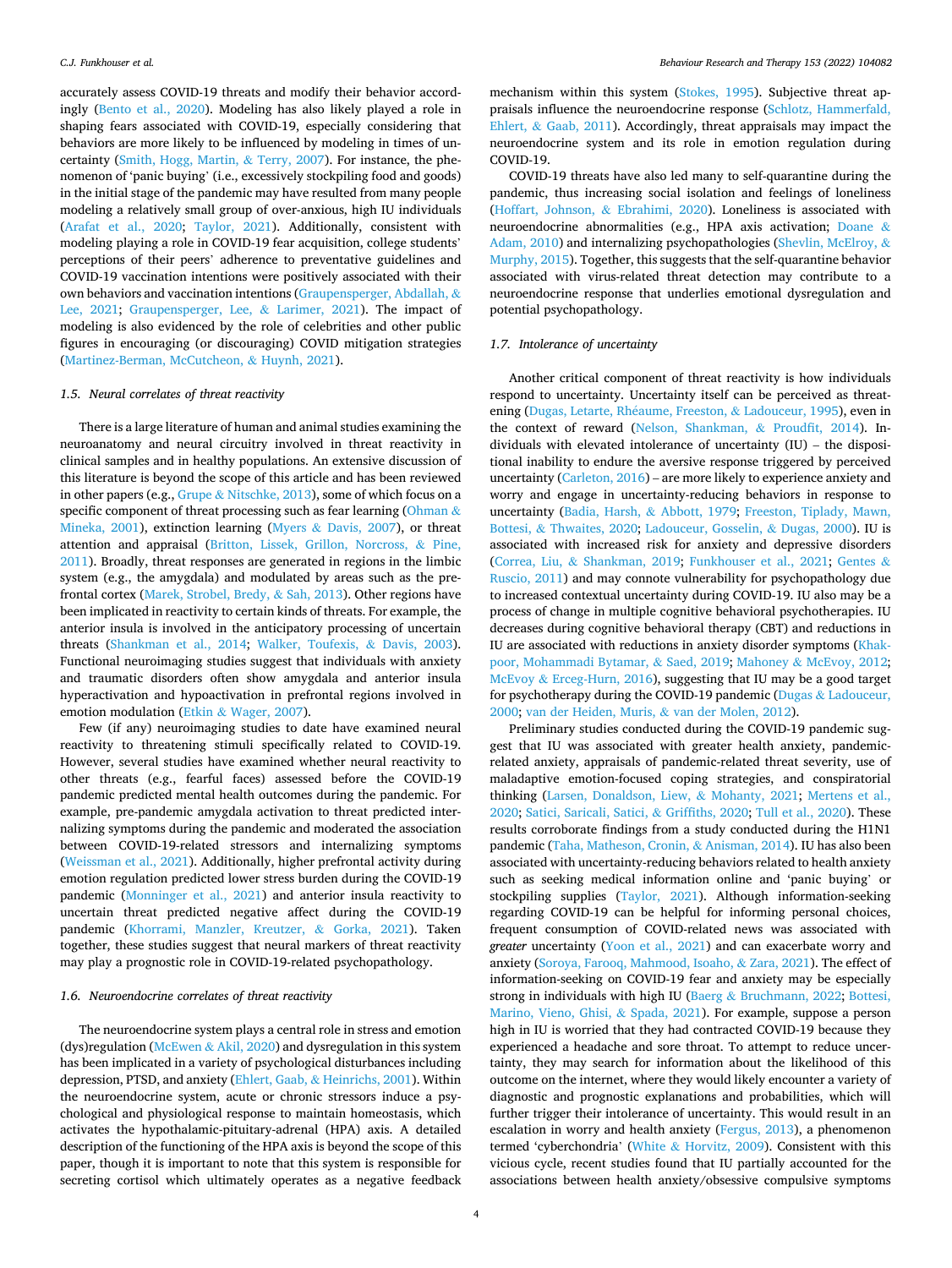and fear of COVID-19 [\(Wheaton, Messner,](#page-8-0) & Marks, 2021) and between anxiety-related coping styles and compulsive buying behavior [\(Çelik](#page-5-0)  $\&$ Köse, 2021).

Interestingly, the temporal course of COVID-19-related uncertainty coincided with the changes in symptoms of internalizing disorders (e.g., Major Depression, anxiety disorders) during the COVID-19 pandemic. The early months of the COVID-19 pandemic in the spring of 2020 were characterized by salient yet poorly understood (i.e., uncertain) threats, and this increase in uncertainty may have been involved in the development of internalizing symptoms in individuals high in IU during this time. Some COVID-related threats (e.g., COVID-19 infection) have become better understood over the course of the pandemic, thereby reducing uncertainty. On the other hand, there is ongoing uncertainty regarding other threats associated with COVID-19. For example, uncertainty regarding COVID-19 vaccines' effectiveness and potential adverse effects have been cited as reasons for vaccine hesitancy [\(Solís](#page-7-0)  [Arce et al., 2021\)](#page-7-0). Individuals high in IU may be especially distressed by this ongoing elevated uncertainty, leading to especially high levels of psychopathology in these individuals. That said, IU may not impact everyone's beliefs about COVID-19. For instance, some individuals may be 100% certain in their beliefs related to COVID-19 (e.g., regarding vaccine efficacy), and IU would have little impact on mental health for these individuals.

# **2. How different aspects of threat reactivity might work together**

Aspects of threat reactivity have largely been discussed separately thus far, but threat-related psychopathology likely arises from complex and dynamic relationships involving multiple aspects of threat reactivity (Fried & [Robinaugh, 2020](#page-6-0); [Robinaugh et al., 2019\)](#page-7-0). Understanding how processes such as these relate to each other both within and across biobehavioral systems (e.g., neural circuits, behavior) is a central goal of the RDoC initiative ([Insel et al., 2010](#page-6-0)) and has been examined in numerous studies. For example, if an individual engages in adaptive threat reappraisals, this can accelerate extinction learning and reduce threat-related attentional bias [\(Blechert et al., 2015;](#page-5-0) [Van Damme,](#page-8-0)  [Crombez, Hermans, Koster,](#page-8-0) & Eccleston, 2006). Alternatively, avoidance of feared situations prevents opportunities for extinction learning and threat reappraisal [\(Craske et al., 2018;](#page-5-0) [Lovibond, Mitchell, Minard,](#page-6-0)  Brady, & [Menzies, 2009](#page-6-0)). In fact, studies have shown that individuals may infer danger from the use of avoidance behaviors even when the avoided situations are nonthreatening (Blakey & [Abramowitz, 2016](#page-5-0); [Engelhard, van Uijen, van Seters,](#page-5-0) & Velu, 2015; [van Uijen, Leer,](#page-8-0) & [Engelhard, 2018\)](#page-8-0). This in turn may reinforce potentially inaccurate threat appraisals and contribute to the persistence of attentional biases and fear [\(Britton et al., 2011](#page-5-0); Heeren & [McNally, 2016](#page-6-0)).

Individuals with high IU may be especially reactive to threats. In uncertain situations, individuals with high IU are prone to greater threat appraisals ([Pepperdine, Lomax,](#page-7-0) & Freeston, 2018), avoidance [\(Flores,](#page-5-0)  López, Vervliet, & [Cobos, 2020;](#page-5-0) [San Martín, Jacobs,](#page-7-0) & Vervliet, 2020), and neural reactivity to threat in regions including the amygdala and anterior insula (Tanovic, Gee, & [Joormann, 2018](#page-7-0)). High IU is also associated with poorer threat extinction learning [\(Morriss, Wake, Eliz](#page-7-0)abeth, & [van Reekum, 2021](#page-7-0); Morriss, Zuj, & [Mertens, 2021](#page-7-0)), greater sensitivity to instructions about safety ([Gorka, Lieberman, Nelson, Sar](#page-6-0)apas, & [Shankman, 2014;](#page-6-0) Mertens & [Morriss, 2021](#page-6-0); [Morriss, Bennett,](#page-6-0) & [Larson, 2021;](#page-6-0) Morriss & [van Reekum, 2019](#page-7-0)), greater threat generalization ([Bauer et al., 2020\)](#page-5-0), and heightened attentional biases to uncertainty ([Morriss, McSorley,](#page-7-0) & van Reekum, 2018; Morriss & [McSorley,](#page-7-0)  [2019\)](#page-7-0). These findings collectively suggest that individuals with high IU may exhibit deficits in other aspects of threat reactivity and thus be more sensitive to COVID-19 threats and struggle to adjust to changing information about COVID-19 threats and safety guidelines.

#### **3. Conclusions**

The COVID-19 pandemic has increased contextual threats worldwide and mechanisms and aspects of threat reactivity may help explain why some individuals were (and are) at increased risk for developing mental health problems during this time. Some of these threat processes may be more distal risk factors for psychopathology, whereas others are thought to be more proximally involved in etiology. Additionally, although discussed independently above, the different components and mechanisms of threat reactivity likely interact and relate in important ways (e. g., appraisals affecting avoidance behaviors; Hofmann & [Hay, 2018\)](#page-6-0). A common theme across threat reactivity models is that excessive threat reactivity may contribute to the development of mental health problems such as maladaptive anxiety. On the other hand, insufficient threat reactivity may lead to behaviors that increase risk for negative outcomes related to COVID-19.

Fortunately, processes involved in threat reactivity can be reduced through evidence-based interventions (e.g., exposure therapy, selective serotonin reuptake inhibitors) and federal governments in many countries have allocated funding for expanding access to mental health resources (e.g., the [Consolidated Appropriations Act, 2021](#page-5-0) in the United States). Increasing the scalability of these interventions will be important to support wider dissemination.

It is also worth noting that existing mental health interventions largely aim to *reduce* threat reactivity, but some individuals underestimate COVID-19 threats and might benefit from increased COVID-19 threat reactivity. Although comparatively less likely to contribute to internalizing mental health problems, underestimations of COVID-19 threats are associated with less engagement in recommended protective behaviors [\(Taylor et al., 2020\)](#page-8-0) and may interfere with ongoing efforts to mitigate COVID-19 transmission. Increasing threat perceptions regarding COVID-19 remains an ongoing public health challenge [\(Ali,](#page-5-0)  [2020\)](#page-5-0). Many interventions occur at the level of the individual, but societal-level interventions (e.g., clear and consistent messaging) can also effectively modulate COVID-19 threat reactivity. Individuals with maladaptively low COVID-19 threat perceptions tend to distrust government officials and scientists ([Roozenbeek et al., 2020\)](#page-7-0), and delivering interventions through alternative, more trusted information sources may be more effective for modifying this group's COVID-19 threat perceptions and related behavior.

In sum, the 'right amount' of threat reactivity is adaptive for detecting and responding to threats related to COVID-19, but insufficient or excessive levels of COVID-19 threat reactivity can increase risk for mental or physical health problems. Interventions that help individuals 'calibrate' their COVID-19 threat sensitivity in accordance with available (and constantly changing) information about COVID-19 are critical for preventing these negative outcomes.

### **Funding**

This work was supported by National Institute of Mental Health grants R42127971 (PI: Shankman) and F31MH123042 (PI: Funkhouser).

## **CRediT authorship contribution statement**

**Carter J. Funkhouser:** Conceptualization, Writing – original draft, Writing – review & editing. **David M. Klemballa:** Writing – original draft, Writing – review & editing. **Stewart A. Shankman:** Conceptualization, Writing – original draft, Writing – review & editing.

### **Declaration of competing interest**

None.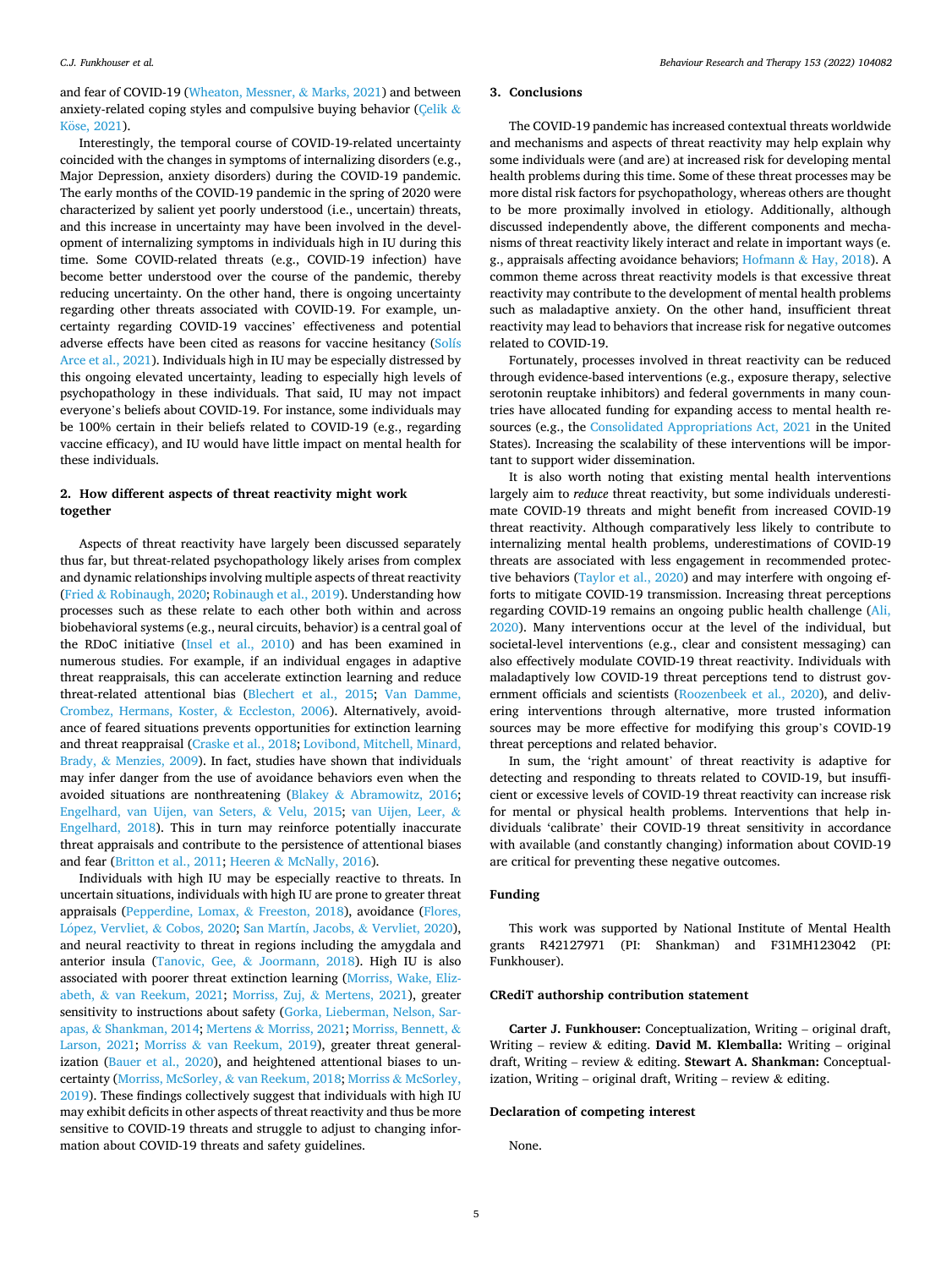#### *Behaviour Research and Therapy 153 (2022) 104082*

#### <span id="page-5-0"></span>**References**

Ahuja, M., Mamudu, H. M., Weierbach, F. M., Dowling-McClay, K., Stewart, D. W., Awasthi, M., et al. (2021). Perceptions of risk for COVID-19 among individuals with chronic diseases and stakeholders in Central Appalachia. *Humanities and Social Sciences Communications, 8*(1), 1–6. <https://doi.org/10.1057/s41599-021-00906-7>

Aknin, L., Neve, J.-E. De, Dunn, E., Fancourt, D., Goldberg, E., Helliwell, J., et al. (2021). *Mental health during the first year of the COVID-19 pandemic: A review and recommendations for moving forward*. [https://doi.org/10.31234/OSF.IO/ZW93G.](https://doi.org/10.31234/OSF.IO/ZW93G) Perspectives on Psychological Science.

Al-Hasan, A., Khuntia, J., & Yim, D. (2020). Threat, coping, and social distance adherence during COVID-19: Cross-continental comparison using an online crosssectional survey. *Journal of Medical Internet Research, 22*(11), Article e23019. <https://doi.org/10.2196/23019>

Albery, I. P., Spada, M. M., & Nikčević, A. V. (2021). The COVID-19 anxiety syndrome and selective attentional bias towards COVID-19-related stimuli in UK residents during the 2020–2021 pandemic. *Clinical Psychology & Psychotherapy*. [https://doi.](https://doi.org/10.1002/cpp.2639) [org/10.1002/cpp.2639](https://doi.org/10.1002/cpp.2639) 

Ali, S. (2020). *Combatting against covid-19 & misinformation: A systematic review*. [https://](https://doi.org/10.1007/s42087-020-00139-1)  [doi.org/10.1007/s42087-020-00139-1](https://doi.org/10.1007/s42087-020-00139-1). *Human Arenas*.

Arafat, S. M. Y., Kar, S. K., Marthoenis, M., Sharma, P., Hoque Apu, E., & Kabir, R. (2020). Psychological underpinning of panic buying during pandemic (COVID-19). *Psychiatry Research, 289*, 113061. <https://doi.org/10.1016/j.psychres.2020.113061>

Badia, P., Harsh, J., & Abbott, B. (1979). Choosing between predictable and unpredictable shock conditions: Data and theory. *Psychological Bulletin, 86*(5), 1107–1131.<https://doi.org/10.1037/0033-2909.86.5.1107>

Baerg, L., & Bruchmann, K. (2022). COVID-19 information overload: Intolerance of uncertainty moderates the relationship between frequency of internet searching and fear of COVID-19. *Acta Psychologica, 224*, 103534. [https://doi.org/10.1016/j.](https://doi.org/10.1016/j.actpsy.2022.103534)  ctpsy.2022.10353

Bar-Haim, Y., Lamy, D., Pergamin, L., Bakermans-Kranenburg, M. J., & Van Ijzendoorn, M. H. (2007). Threat-related attentional bias in anxious and nonanxious individuals: A meta-analytic study. *Psychological Bulletin, 133*(1), 1–24. [https://doi.](https://doi.org/10.1037/0033-2909.133.1.1)  [org/10.1037/0033-2909.133.1.1](https://doi.org/10.1037/0033-2909.133.1.1) 

Barlow, D. H. (2004). *[Anxiety and its disorders: The nature and treatment of anxiety and](http://refhub.elsevier.com/S0005-7967(22)00053-5/sref10) panic* [\(2nd ed.\). Guilford Press](http://refhub.elsevier.com/S0005-7967(22)00053-5/sref10).

Bauer, E. A., MacNamara, A., Sandre, A., Lonsdorf, T. B., Weinberg, A., Morriss, J., et al. (2020). Intolerance of uncertainty and threat generalization: A replication and extension. *Psychophysiology, 57*(5), e13546. <https://doi.org/10.1111/psyp.13546>

Beck, A. T., & Clark, D. A. (1997). An information processing model of anxiety: Automatic and strategic processes. *Behaviour Research and Therapy, 35*(1), 49–58. [https://doi.org/10.1016/S0005-7967\(96\)00069-1](https://doi.org/10.1016/S0005-7967(96)00069-1) 

Bento, A. I., Nguyen, T., Wing, C., Lozano-Rojas, F., Ahn, Y.-Y., & Simon, K. (2020). Evidence from internet search data shows information-seeking responses to news of local COVID-19 cases. *Proceedings of the National Academy of Sciences, 117*(21), 11220–11222. <https://doi.org/10.1073/pnas.2005335117>

Blakey, S. M., & Abramowitz, J. S. (2016). The effects of safety behaviors during exposure therapy for anxiety: Critical analysis from an inhibitory learning perspective. *Clinical Psychology Review, 49*, 1–15. [https://doi.org/10.1016/j.](https://doi.org/10.1016/j.cpr.2016.07.002) or.2016.07.002

Blechert, J., Wilhelm, F. H., Williams, H., Braams, B. R., Jou, J., & Gross, J. J. (2015). Reappraisal facilitates extinction in healthy and socially anxious individuals. *Journal of Behavior Therapy and Experimental Psychiatry, 46*, 141–150. [https://doi.org/](https://doi.org/10.1016/j.jbtep.2014.10.001)  [10.1016/j.jbtep.2014.10.001](https://doi.org/10.1016/j.jbtep.2014.10.001) 

Bottesi, G., Marino, C., Vieno, A., Ghisi, M., & Spada, M. M. (2021). Psychological distress in the context of the COVID-19 pandemic: The joint contribution of intolerance of uncertainty and cyberchondria. *Psychology and Health*, 1–18. [https://](https://doi.org/10.1080/08870446.2021.1952584)  [doi.org/10.1080/08870446.2021.1952584](https://doi.org/10.1080/08870446.2021.1952584) 

Britton, J. C., Lissek, S., Grillon, C., Norcross, M. A., & Pine, D. S. (2011). Development of anxiety: The role of threat appraisal and fear learning. *Depression and Anxiety, 28*(1), 5–17.<https://doi.org/10.1002/da.20733>

Bruine de Bruin, W., Saw, H. W., & Goldman, D. P. (2020). Political polarization in US residents' COVID-19 risk perceptions, policy preferences, and protective behaviors. *Journal of Risk and Uncertainty, 61*(2), 177–194. [https://doi.org/10.1007/s11166-](https://doi.org/10.1007/s11166-020-09336-3)  [020-09336-3](https://doi.org/10.1007/s11166-020-09336-3) 

Cannito, L., Di Crosta, A., Palumbo, R., Ceccato, I., Anzani, S., La Malva, P., et al. (2020). Health anxiety and attentional bias toward virus-related stimuli during the COVID-19 pandemic. *Scientific Reports, 10*(1), 1–8. [https://doi.org/10.1038/s41598-020-](https://doi.org/10.1038/s41598-020-73599-8) [73599-8](https://doi.org/10.1038/s41598-020-73599-8)

Carleton, R. N. (2016). Into the unknown: A review and synthesis of contemporary models involving uncertainty. *Journal of Anxiety Disorders, 39*, 30–43. [https://doi.](https://doi.org/10.1016/j.janxdis.2016.02.007) [org/10.1016/j.janxdis.2016.02.007](https://doi.org/10.1016/j.janxdis.2016.02.007) 

Carr, A. T. (1974). Compulsive neurosis: A review of the literature. *Psychological Bulletin, 81*(5), 311–318. <https://doi.org/10.1037/H0036473>

Caserotti, M., Girardi, P., Rubaltelli, E., Tasso, A., Lotto, L., & Gavaruzzi, T. (2021). Associations of COVID-19 risk perception with vaccine hesitancy over time for Italian residents. *Social Science & Medicine, 272*, 113688. [https://doi.org/10.1016/j.](https://doi.org/10.1016/j.socscimed.2021.113688)  [socscimed.2021.113688](https://doi.org/10.1016/j.socscimed.2021.113688) 

Çelik, S., & Köse, G. G. (2021). Mediating effect of intolerance of uncertainty in the relationship between coping styles with stress during pandemic (COVID-19) process and compulsive buying behavior. *Progress in Neuro-Psychopharmacology and Biological Psychiatry, 110*, 110321.<https://doi.org/10.1016/j.pnpbp.2021.110321>

Cisler, J. M., & Koster, E. H. W. (2010). Mechanisms of attentional biases towards threat in anxiety disorders: An integrative review. *Clinical Psychology Review, 30*(2), 203–216. <https://doi.org/10.1016/J.CPR.2009.11.003>

Clark, D. A., & Beck, A. T. (2010). *[Cognitive therapy of anxiety disorders: Science and](http://refhub.elsevier.com/S0005-7967(22)00053-5/sref25) practice*[. Guilford Press](http://refhub.elsevier.com/S0005-7967(22)00053-5/sref25).

- Coelho, C. M., Suttiwan, P., Arato, N., & Zsido, A. N. (2020). On the nature of fear and anxiety triggered by COVID-19. *Frontiers in Psychology, 11*, 3109. [https://doi.org/](https://doi.org/10.3389/fpsyg.2020.581314) [10.3389/fpsyg.2020.581314](https://doi.org/10.3389/fpsyg.2020.581314)
- Cohen, R. (2021). *Across the world, covid anxiety and depression take hold*. December 13. New York Times [https://www.nytimes.com/2021/12/13/world/europe/covid-anxi](https://www.nytimes.com/2021/12/13/world/europe/covid-anxiety-depression-omicron.html) [ety-depression-omicron.html.](https://www.nytimes.com/2021/12/13/world/europe/covid-anxiety-depression-omicron.html)
- Consolidated Appropriations Act. (2021). *133, congress* (p. 116). [https://www.congress.](https://www.congress.gov/bill/116th-congress/house-bill/133/text)  [gov/bill/116th-congress/house-bill/133/text.](https://www.congress.gov/bill/116th-congress/house-bill/133/text)

Correa, K. A., Liu, H., & Shankman, S. A. (2019). The role of intolerance of uncertainty in current and remitted internalizing and externalizing psychopathology. *Journal of Anxiety Disorders, 62*, 68–76.<https://doi.org/10.1016/J.JANXDIS.2019.01.001>

Craske, M. G., Hermans, D., & Vervliet, B. (2018). State-of-the-art and future directions for extinction as a translational model for fear and anxiety. *Philosophical Transactions of the Royal Society of London. Series B, Biological Sciences, 373*(1742), 20170025. <https://doi.org/10.1098/rstb.2017.0025>

Craske, M. G., Kircanski, K., Zelikowsky, M., Mystkowski, J., Chowdhury, N., & Baker, A. (2008). Optimizing inhibitory learning during exposure therapy. *Behaviour Research and Therapy, 46*(1), 5–27. <https://doi.org/10.1016/j.brat.2007.10.003>

Daniel-Watanabe, L., & Fletcher, P. C. (2021). Are fear and anxiety truly distinct? *Biological Psychiatry Global Open Science*. [https://doi.org/10.1016/j.](https://doi.org/10.1016/j.bpsgos.2021.09.006)  [bpsgos.2021.09.006](https://doi.org/10.1016/j.bpsgos.2021.09.006)

Davidson, R. J. (1998). Affective style and affective disorders: Perspectives from affective neuroscience. *Cognition & Emotion, 12*(3), 307–330. [https://doi.org/10.1080/](https://doi.org/10.1080/026999398379628) [026999398379628](https://doi.org/10.1080/026999398379628)

Denson, T. F., Spanovic, M., & Miller, N. (2009). Cognitive appraisals and emotions predict cortisol and immune responses: A meta-analysis of acute laboratory social stressors and emotion inductions. *Psychological Bulletin, 135*(6), 823–853. [https://](https://doi.org/10.1037/a0016909)  [doi.org/10.1037/a0016909](https://doi.org/10.1037/a0016909) 

Doane, L. D., & Adam, E. K. (2010). Loneliness and cortisol: Momentary, day-to-day, and trait associations. *Psychoneuroendocrinology, 35*(3), 430–441. [https://doi.org/](https://doi.org/10.1016/j.psyneuen.2009.08.005) [10.1016/j.psyneuen.2009.08.005](https://doi.org/10.1016/j.psyneuen.2009.08.005) 

Draheim, A. A., & Anderson, P. L. (2021). Does cognitive behavioral therapy for anxiety disorders improve threat reappraisal?: A meta-analysis. *Journal of Behavioral and Cognitive Therapy, 31*(2), 125–135. <https://doi.org/10.1016/J.JBCT.2020.12.004>

Dub´e, J. P., Smith, M. M., Sherry, S. B., Hewitt, P. L., & Stewart, S. H. (2021). Suicide behaviors during the COVID-19 pandemic: A meta-analysis of 54 studies. *Psychiatry Research, 301*, 113998. <https://doi.org/10.1016/j.psychres.2021.113998>

Dugas, M. J., & Ladouceur, R. (2000). Treatment of GAD: Targeting intolerance of uncertainty in two types of worry. *Behavior Modification, 24*(5), 635–657. [https://](https://doi.org/10.1177/0145445500245002) [doi.org/10.1177/0145445500245002](https://doi.org/10.1177/0145445500245002) 

Dugas, M. J., Letarte, H., Rhéaume, J., Freeston, M. H., & Ladouceur, R. (1995). Worry and problem solving: Evidence of a specific relationship. *Cognitive Therapy and Research, 19*(1), 109–120.<https://doi.org/10.1007/BF02229679>

Duits, P., Cath, D. C., Lissek, S., Hox, J. J., Hamm, A. O., Engelhard, I. M., et al. (2015). Updated meta-analysis of classical fear conditioning in the anxiety disorders. *Depression and Anxiety, 32*(4), 239–253. <https://doi.org/10.1002/da.22353>

Ehlert, U., Gaab, J., & Heinrichs, M. (2001). Psychoneuroendocrinological contributions to the etiology of depression, posttraumatic stress disorder, and stress-related bodily disorders: The role of the hypothalamus-pituitary-adrenal axis. *Biological Psychology, 57*(1–3), 141–152. [https://doi.org/10.1016/s0301-0511\(01\)00092-8](https://doi.org/10.1016/s0301-0511(01)00092-8)

Engelhard, I. M., van Uijen, S. L., van Seters, N., & Velu, N. (2015). The effects of safety behavior directed towards a safety cue on perceptions of threat. *Behavior Therapy, 46*  (5), 604–610.<https://doi.org/10.1016/j.beth.2014.12.006>

Etkin, A., & Wager, T. D. (2007). Functional neuroimaging of anxiety: A meta-analysis of emotional processing in PTSD, social anxiety disorder, and specific phobia. *American Journal of Psychiatry, 164*(10), 1476–1488. [https://doi.org/10.1176/appi.](https://doi.org/10.1176/appi.ajp.2007.07030504) [ajp.2007.07030504](https://doi.org/10.1176/appi.ajp.2007.07030504) 

Evans, T. C., Walukevich, K. A., & Britton, J. C. (2016). Vigilance-avoidance and disengagement are differentially associated with fear and avoidant behaviors in social anxiety. *Journal of Affective Disorders, 199*, 124–131. [https://doi.org/10.1016/](https://doi.org/10.1016/j.jad.2016.04.003)  [j.jad.2016.04.003](https://doi.org/10.1016/j.jad.2016.04.003) 

Evans, T. C., Walukevich, K. A., Seager, I., & Britton, J. C. (2018). A psychometric comparison of anxiety-relevant attention measures. *Anxiety, Stress & Coping, 31*(5), 539–554. <https://doi.org/10.1080/10615806.2018.1489536>

Fergus, T. A. (2013). Cyberchondria and intolerance of uncertainty: Examining when individuals experience health anxiety in response to internet searches for medical information. *Cyberpsychology, Behavior, and Social Networking, 16*(10), 735–739. <https://doi.org/10.1089/cyber.2012.0671>

Field, A. P. (2006). Is conditioning a useful framework for understanding the development and treatment of phobias? *Clinical Psychology Review, 26*(7), 857–875. <https://doi.org/10.1016/j.cpr.2005.05.010>

Flores, A., López, F. J., Vervliet, B., & Cobos, P. L. (2020). Prospective intolerance of uncertainty is associated with maladaptive temporal distribution of avoidance responses: An extension of Flores, López, Vervliet, and Cobos (2018). *Journal of Behavior Therapy and Experimental Psychiatry, 68*, 101527. [https://doi.org/10.1016/](https://doi.org/10.1016/j.jbtep.2019.101527)  jbtep.2019.10152

Foa, E. B., & Kozak, M. J. (1986). Emotional processing of fear: Exposure to corrective information. *Psychological Bulletin, 99*(1), 20–35. [https://doi.org/10.1037/0033-](https://doi.org/10.1037/0033-2909.99.1.20) [2909.99.1.20](https://doi.org/10.1037/0033-2909.99.1.20)

Freeston, M., Tiplady, A., Mawn, L., Bottesi, G., & Thwaites, S. (2020). Towards a model of uncertainty distress in the context of Coronavirus (COVID-19). In *Cognitive behaviour therapist* (Vol. 13)Cambridge University Press. [https://doi.org/10.1017/](https://doi.org/10.1017/S1754470X2000029X) [S1754470X2000029X](https://doi.org/10.1017/S1754470X2000029X).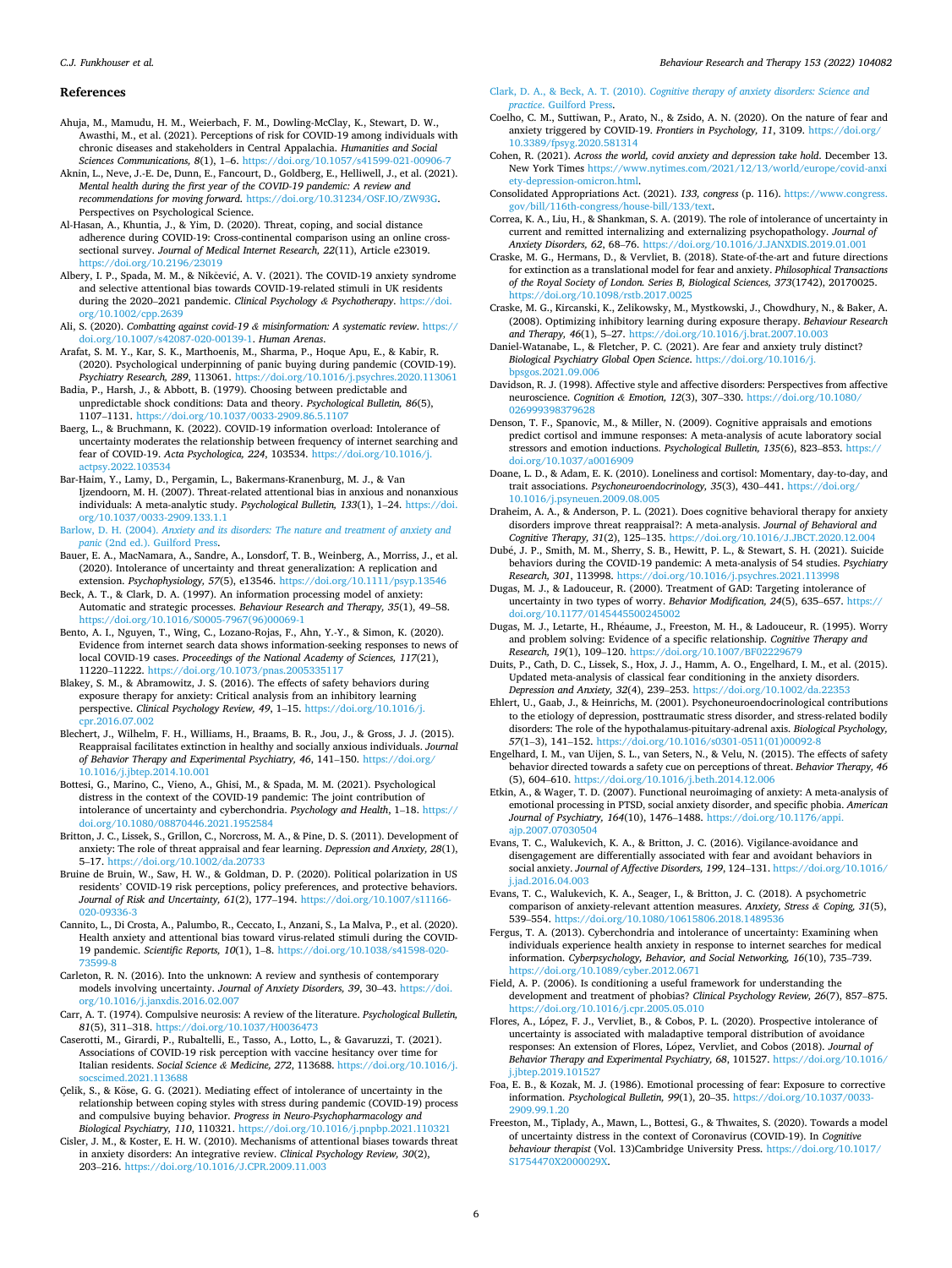<span id="page-6-0"></span>Fried, E. I., & Robinaugh, D. J. (2020). Systems all the way down: Embracing complexity in mental health research. *BMC Medicine, 18*(1), 1–4. [https://doi.org/10.1186/](https://doi.org/10.1186/s12916-020-01668-w) [s12916-020-01668-w](https://doi.org/10.1186/s12916-020-01668-w) 

- Funkhouser, C. J., Correa, K. A., Letkiewicz, A. M., Cozza, E. M., Estabrook, R., & Shankman, S. A. (2021). Evaluating the criterion validity of hierarchical psychopathology dimensions across models: Familial aggregation and associations with Research Domain Criteria (sub)constructs. *Journal of Abnormal Psychology, 130*  (6), 575–586.<https://doi.org/10.1037/abn0000687>
- Gentes, E. L., & Ruscio, A. M. (2011). A meta-analysis of the relation of intolerance of uncertainty to symptoms of generalized anxiety disorder, major depressive disorder, and obsessive–compulsive disorder. *Clinical Psychology Review, 31*(6), 923–933. <https://doi.org/10.1016/J.CPR.2011.05.001>
- Gloster, A. T., Lamnisos, D., Lubenko, J., Presti, G., Squatrito, V., Constantinou, M., et al. (2020). Impact of COVID-19 pandemic on mental health: An international study. *PLoS One, 15*(12), Article e0244809. [https://doi.org/10.1371/journal.](https://doi.org/10.1371/journal.pone.0244809)  [pone.0244809](https://doi.org/10.1371/journal.pone.0244809)
- Gorka, S. M., Lieberman, L., Nelson, B. D., Sarapas, C., & Shankman, S. A. (2014). Aversive responding to safety signals in panic disorder: The moderating role of intolerance of uncertainty. *Journal of Anxiety Disorders, 28*(7), 731–736. [https://doi.](https://doi.org/10.1016/j.janxdis.2014.06.004)  [org/10.1016/j.janxdis.2014.06.004](https://doi.org/10.1016/j.janxdis.2014.06.004)
- Graupensperger, S., Abdallah, D. A., & Lee, C. M. (2021). Social norms and vaccine uptake: College students' COVID vaccination intentions, attitudes, and estimated peer norms and comparisons with influenza vaccine. *Vaccine, 39*(15), 2060–2067. <https://doi.org/10.1016/j.vaccine.2021.03.018>
- Graupensperger, S., Lee, C. M., & Larimer, M. E. (2021). Young adults underestimate how well peers adhere to COVID-19 preventive behavioral guidelines. *Journal of Primary Prevention, 42*(3), 309–318. <https://doi.org/10.1007/s10935-021-00633-4>
- Greenglass, E., Chiacchia, D., & Fiskenbaum, L. (2021). Investigating COVID-19 stress and coping: Substance use and behavioural disengagement. *International Journal of Psychology: Journal International de Psychologie*.<https://doi.org/10.1002/ijop.12820>
- Grillon, C. (2002). Startle reactivity and anxiety disorders: Aversive conditioning, context, and neurobiology. *Biological Psychiatry, 52*(10), 958–975. [https://doi.org/](https://doi.org/10.1016/S0006-3223(02)01665-7)  [10.1016/S0006-3223\(02\)01665-7](https://doi.org/10.1016/S0006-3223(02)01665-7)
- Grillon, C. (2008). Models and mechanisms of anxiety: Evidence from startle studies. *Psychopharmacology, 199*(3), 421. <https://doi.org/10.1007/S00213-007-1019-1>
- Grupe, D. W., & Nitschke, J. B. (2013). Uncertainty and anticipation in anxiety. *Nature Reviews Neuroscience, 14*(7), 488–501. <https://doi.org/10.1038/nrn3524>
- Harper, C. A., Satchell, L. P., Fido, D., & Latzman, R. D. (2020). Functional fear predicts public health compliance in the COVID-19 pandemic. *International Journal of Mental Health and Addiction, 1*. <https://doi.org/10.1007/S11469-020-00281-5>
- Heeren, A., & McNally, R. J. (2016). An integrative network approach to social anxiety disorder: The complex dynamic interplay among attentional bias for threat, attentional control, and symptoms. *Journal of Anxiety Disorders, 42*. [https://doi.org/](https://doi.org/10.1016/j.janxdis.2016.06.009)  [10.1016/j.janxdis.2016.06.009](https://doi.org/10.1016/j.janxdis.2016.06.009)
- van der Heiden, C., Muris, P., & van der Molen, H. T. (2012). Randomized controlled trial on the effectiveness of metacognitive therapy and intolerance-of-uncertainty therapy for generalized anxiety disorder. *Behaviour Research and Therapy, 50*(2), 100–109. <https://doi.org/10.1016/j.brat.2011.12.005>
- Hoffart, A., Johnson, S. U., & Ebrahimi, O. V. (2020). Loneliness and social distancing during the COVID-19 pandemic: Risk factors and associations with psychopathology. *Frontiers in Psychiatry, 11*, 589127.<https://doi.org/10.3389/fpsyt.2020.589127>
- Hofmann, S. G., & Hay, A. C. (2018). Rethinking avoidance: Toward a balanced approach to avoidance in treating anxiety disorders. *Journal of Anxiety Disorders, 55*, 14–21. <https://doi.org/10.1016/j.janxdis.2018.03.004>
- Holmes, E. A., O'Connor, R. C., Perry, V. H., Tracey, I., Wessely, S., Arseneault, L., et al. (2020). Multidisciplinary research priorities for the COVID-19 pandemic: A call for action for mental health science. *The Lancet Psychiatry, 7*(6), 547–560. [https://doi.](https://doi.org/10.1016/S2215-0366(20)30168-1)  [org/10.1016/S2215-0366\(20\)30168-1](https://doi.org/10.1016/S2215-0366(20)30168-1)
- Huang, C., Huang, L., Wang, Y., Li, X., Ren, L., Gu, X., et al. (2021). 6-month consequences of COVID-19 in patients discharged from hospital: A cohort study. *The*  Lancet, 397(10270), 220-232. https://doi.org/10.1016/S0140-6736(20)32656-
- Insel, T. R., Cuthbert, B. N., Garvey, M., Heinssen, R., Pine, D. S., Quinn, K., et al. (2010). Research Domain Criteria (RDoC): Toward a new classification framework for research on mental disorders. *American Journal of Psychiatry, 167*(7), 748–751. <https://doi.org/10.1176/appi.ajp.2010.09091379>
- Jovanovic, T., Kazama, A., Bachevalier, J., & Davis, M. (2012). Impaired safety signal learning may be a biomarker of PTSD. *Neuropharmacology, 62*(2), 695–704. [https://](https://doi.org/10.1016/j.neuropharm.2011.02.023)  [doi.org/10.1016/j.neuropharm.2011.02.023](https://doi.org/10.1016/j.neuropharm.2011.02.023)
- Khakpoor, S., Mohammadi Bytamar, J., & Saed, O. (2019). Reductions in transdiagnostic factors as the potential mechanisms of change in treatment outcomes in the unified protocol: A randomized clinical trial. *Research in Psychotherapy (Milano), 22*(3), 379. <https://doi.org/10.4081/ripppo.2019.379>
- Khorrami, K. J., Manzler, C. A., Kreutzer, K. A., & Gorka, S. M. (2021). Neural and selfreport measures of sensitivity to uncertainty as predictors of COVID-related negative affect. *Psychiatry Research: Neuroimaging, 319*, 111414. [https://doi.org/10.1016/j.](https://doi.org/10.1016/j.pscychresns.2021.111414)  [pscychresns.2021.111414](https://doi.org/10.1016/j.pscychresns.2021.111414)
- Klumpp, H., & Shankman, S. A. (2018). Using event-related potentials and startle to evaluate time course in anxiety and depression. *Biological Psychiatry: Cognitive Neuroscience and Neuroimaging, 3*(1), 10–18. [https://doi.org/10.1016/j.](https://doi.org/10.1016/j.bpsc.2017.09.004) [bpsc.2017.09.004](https://doi.org/10.1016/j.bpsc.2017.09.004)
- Knowles, K. A., & Olatunji, B. O. (2021). Anxiety and safety behavior usage during the COVID-19 pandemic: The prospective role of contamination fear. *Journal of Anxiety Disorders, 77*, 102323. <https://doi.org/10.1016/J.JANXDIS.2020.102323>
- Koster, E. H. W., Crombez, G., Verschuere, B., & De Houwer, J. (2004). Selective attention to threat in the dot probe paradigm: Differentiating vigilance and difficulty

to disengage. *Behaviour Research and Therapy, 42*(10), 1183–1192. [https://doi.org/](https://doi.org/10.1016/j.brat.2003.08.001) [10.1016/j.brat.2003.08.001](https://doi.org/10.1016/j.brat.2003.08.001) 

- Kotov, R., Krueger, R. F., Watson, D., Achenbach, T. M., Althoff, R. R., Bagby, R. M., et al. (2017). The hierarchical taxonomy of psychopathology (HiTOP): A dimensional alternative to traditional nosologies. *Journal of Abnormal Psychology, 126*(4), 454–477. <https://doi.org/10.1037/abn0000258>
- Krypotos, A.-M., Effting, M., Kindt, M., & Beckers, T. (2015). Avoidance learning: A review of theoretical models and recent developments. *Frontiers in Behavioral Neuroscience, 9*, 189.<https://doi.org/10.3389/fnbeh.2015.00189>
- Ladouceur, R., Gosselin, P., & Dugas, M. J. (2000). Experimental manipulation of intolerance of uncertainty: A study of a theoretical model of worry. *Behaviour Research and Therapy, 38*(9), 933–941. [https://doi.org/10.1016/S0005-7967\(99\)](https://doi.org/10.1016/S0005-7967(99)00133-3) [00133-3](https://doi.org/10.1016/S0005-7967(99)00133-3)
- Lang, P. J. (2010). Emotion and motivation: Toward consensus definitions and a common research purpose. *Emotion Review, 2*(3), 229–233. [https://doi.org/10.1177/](https://doi.org/10.1177/1754073910361984)  [1754073910361984](https://doi.org/10.1177/1754073910361984)
- Larsen, E. M., Donaldson, K. R., Liew, M., & Mohanty, A. (2021). Conspiratorial thinking during COVID-19: The roles of paranoia, delusion-proneness, and intolerance of uncertainty. *Frontiers in Psychiatry, 12, 698147.* [https://doi.org/10.3389/](https://doi.org/10.3389/fpsyt.2021.698147) [fpsyt.2021.698147](https://doi.org/10.3389/fpsyt.2021.698147)
- Lazarus, R. S. (1991). Progress on a cognitive-motivational-relational theory of emotion. *American Psychologist, 46*(8), 819–834. [https://doi.org/10.1037/0003-](https://doi.org/10.1037/0003-066X.46.8.819)  [066X.46.8.819](https://doi.org/10.1037/0003-066X.46.8.819)
- Lieberman, L., Funkhouser, C. J., Gorka, S. M., Liu, H., Correa, K. A., Berenz, E. C., et al. (2020). The relation between posttraumatic stress symptom severity and startle potentiation to predictable and unpredictable threat. *The Journal of Nervous and Mental Disease, 208*(5), 397–402. [https://doi.org/10.1097/](https://doi.org/10.1097/NMD.0000000000001138) [NMD.0000000000001138](https://doi.org/10.1097/NMD.0000000000001138)
- Lissek, S., Powers, A. S., McClure, E. B., Phelps, E. A., Woldehawariat, G., Grillon, C., et al. (2005). Classical fear conditioning in the anxiety disorders: A meta-analysis. *Behaviour Research and Therapy, 43*(11), 1391–1424. [https://doi.org/10.1016/J.](https://doi.org/10.1016/J.BRAT.2004.10.007)  [BRAT.2004.10.007](https://doi.org/10.1016/J.BRAT.2004.10.007)
- Lovibond, P. F., Davis, N. R., & O'Flaherty, A. S. (2000). Protection from extinction in human fear conditioning. *Behaviour Research and Therapy, 38*(10), 967–983. [https://](https://doi.org/10.1016/s0005-7967(99)00121-7)  doi.org/10.1016/s0005
- Lovibond, P. F., Mitchell, C. J., Minard, E., Brady, A., & Menzies, R. G. (2009). Safety behaviours preserve threat beliefs: Protection from extinction of human fear conditioning by an avoidance response. *Behaviour Research and Therapy, 47*(8), 716–720. <https://doi.org/10.1016/j.brat.2009.04.013>
- MacLeod, C., Mathews, A., & Tata, P. (1986). Attentional bias in emotional disorders. *Journal of Abnormal Psychology, 95*(1), 15–20. [https://doi.org/10.1037/0021-](https://doi.org/10.1037/0021-843X.95.1.15) [843X.95.1.15](https://doi.org/10.1037/0021-843X.95.1.15)
- Mahoney, A. E. J., & McEvoy, P. M. (2012). Changes in intolerance of uncertainty during cognitive behavior group therapy for social phobia. *Journal of Behavior Therapy and Experimental Psychiatry, 43*(2), 849–854. [https://doi.org/10.1016/j.](https://doi.org/10.1016/j.jbtep.2011.12.004)  [jbtep.2011.12.004](https://doi.org/10.1016/j.jbtep.2011.12.004)
- Marek, R., Strobel, C., Bredy, T. W., & Sah, P. (2013). The amygdala and medial prefrontal cortex: Partners in the fear circuit. *The Journal of Physiology, 591*(10), 2381-2391. https://doi.org/10.1113/jphysiol.2012.24857
- Martinez-Berman, L., McCutcheon, L., & Huynh, H. P. (2021). Is the worship of celebrities associated with resistance to vaccinations? Relationships between celebrity admiration, anti-vaccination attitudes, and beliefs in conspiracy. *Psychology Health & Medicine, 26*(9), 1063–1072. [https://doi.org/10.1080/](https://doi.org/10.1080/13548506.2020.1778754) [13548506.2020.1778754](https://doi.org/10.1080/13548506.2020.1778754)
- McEvoy, P. M., & Erceg-Hurn, D. M. (2016). The search for universal transdiagnostic and trans-therapy change processes: Evidence for intolerance of uncertainty. *Journal of Anxiety Disorders, 41*, 96–107. <https://doi.org/10.1016/j.janxdis.2016.02.002>
- McEwen, B. S., & Akil, H. (2020). Revisiting the stress concept: Implications for affective disorders. *Journal of Neuroscience, 40*(1), 12–21. [https://doi.org/10.1523/](https://doi.org/10.1523/JNEUROSCI.0733-19.2019) [JNEUROSCI.0733-19.2019](https://doi.org/10.1523/JNEUROSCI.0733-19.2019)
- Meissel, E. E. E., Liu, H., Stevens, E. S., Evans, T. C., Britton, J. C., Letkiewicz, A. M., et al. (2021). The reliability and validity of response-based measures of attention bias. *Cognitive Therapy and Research, 1*–*15*. <https://doi.org/10.1007/s10608-021-10212-w>
- Mertens, G., Gerritsen, L., Duijndam, S., Salemink, E., & Engelhard, I. M. (2020). Fear of the coronavirus (COVID-19): Predictors in an online study conducted in March 2020. *Journal of Anxiety Disorders, 74*, 102258. [https://doi.org/10.1016/j.](https://doi.org/10.1016/j.janxdis.2020.102258)  [janxdis.2020.102258](https://doi.org/10.1016/j.janxdis.2020.102258)
- Mertens, G., & Morriss, J. (2021). Intolerance of uncertainty and threat reversal: A conceptual replication of Morriss et al. *Behaviour Research and Therapy, 137*, 103799. [https://doi.org/10.1016/j.brat.2020.103799,](https://doi.org/10.1016/j.brat.2020.103799) 2019.
- Monninger, M., Pollok, T. M., Aggensteiner, P.-M., Kaiser, A., Reinhard, I., Hermann, A., et al. (2021). Coping under stress: Prefrontal control predicts stress burden during the COVID-19 crisis. *European Neuropsychopharmacology*. [https://doi.org/10.1016/j.](https://doi.org/10.1016/j.euroneuro.2021.11.007)  [euroneuro.2021.11.007](https://doi.org/10.1016/j.euroneuro.2021.11.007)
- Monroe, S. M., & Simons, A. D. (1991). Diathesis-stress theories in the context of life stress research: Implications for the depressive disorders. *Psychological Bulletin, 110*  (3), 406–425.<https://doi.org/10.1037/0033-2909.110.3.406>
- Moors, A., Ellsworth, P. C., Scherer, K. R., & Frijda, N. H. (2013). Appraisal theories of emotion: State of the art and future development. *Emotion Review, 5*(2), 119–124. <https://doi.org/10.1177/1754073912468165>
- Morriss, J., Bennett, K. P., & Larson, C. L. (2021). I told you it was safe: Associations between intolerance of uncertainty and different parameters of uncertainty during instructed threat of shock. *Journal of Behavior Therapy and Experimental Psychiatry, 70*, 101620. <https://doi.org/10.1016/j.jbtep.2020.101620>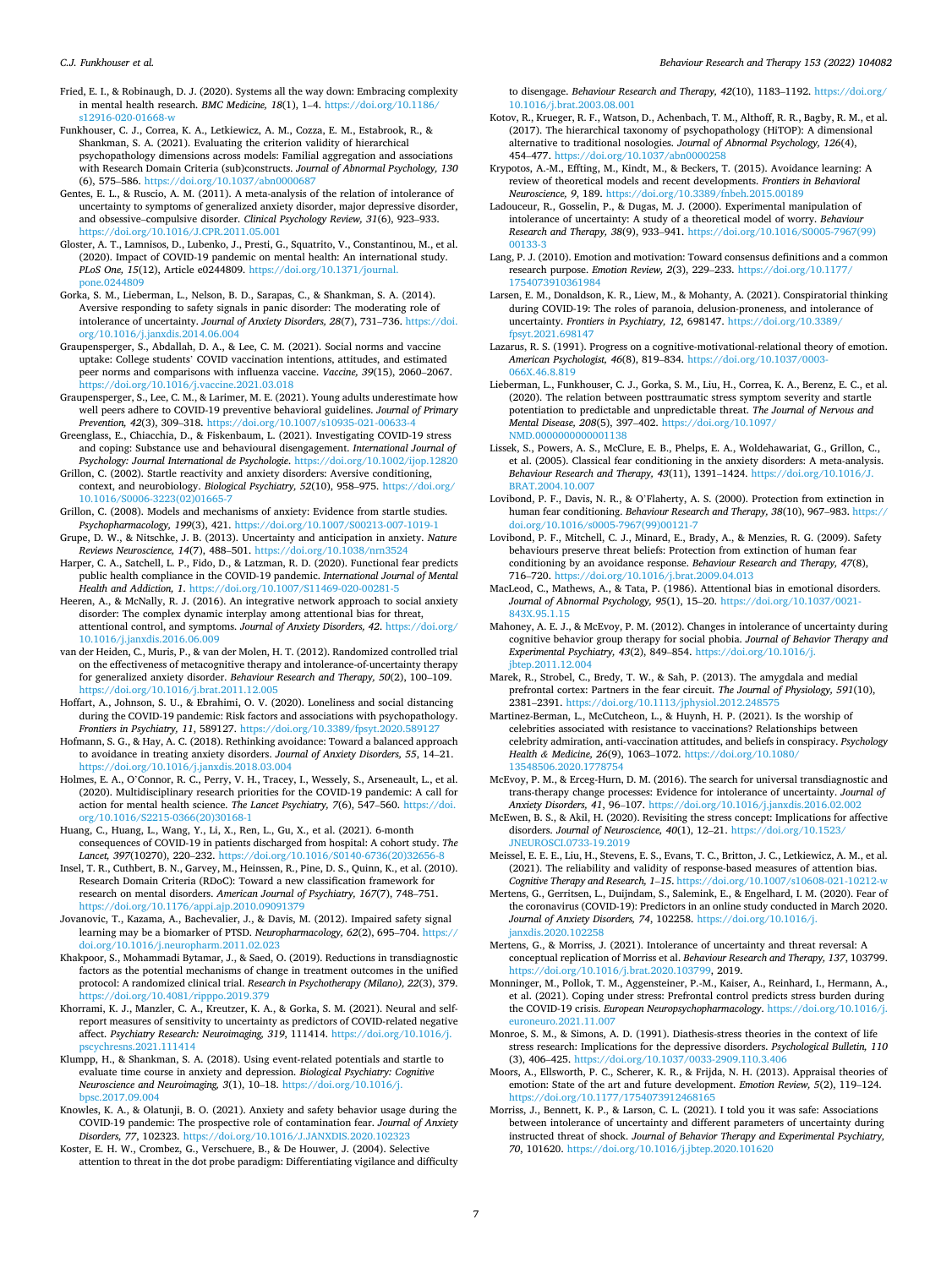- <span id="page-7-0"></span>Morriss, J., & McSorley, E. (2019). Intolerance of uncertainty is associated with reduced attentional inhibition in the absence of direct threat. *Behaviour Research and Therapy, 118*, 1–6.<https://doi.org/10.1016/j.brat.2019.03.011>
- Morriss, J., McSorley, E., & van Reekum, C. M. (2018). I don't know where to look: The impact of intolerance of uncertainty on saccades towards non-predictive emotional face distractors. *Cognition & Emotion, 32*(5), 953–962. [https://doi.org/10.1080/](https://doi.org/10.1080/02699931.2017.1370418)  [02699931.2017.1370418](https://doi.org/10.1080/02699931.2017.1370418)
- Morriss, J., & van Reekum, C. M. (2019). I feel safe when i know: Contingency instruction promotes threat extinction in high intolerance of uncertainty individuals. *Behaviour Research and Therapy, 116*, 111–118. <https://doi.org/10.1016/j.brat.2019.03.004>
- Morriss, J., Wake, S., Elizabeth, C., & van Reekum, C. M. (2021). I doubt it is safe: A meta-analysis of self-reported intolerance of uncertainty and threat extinction training. *Biological Psychiatry Global Open Science, 1*(3), 171–179. [https://doi.org/](https://doi.org/10.1016/j.bpsgos.2021.05.011)  [10.1016/j.bpsgos.2021.05.011](https://doi.org/10.1016/j.bpsgos.2021.05.011)
- Morriss, J., Zuj, D. V., & Mertens, G. (2021). The role of intolerance of uncertainty in classical threat conditioning: Recent developments and directions for future research. *International Journal of Psychophysiology: Official Journal of the International Organization of Psychophysiology, 166*, 116–126. [https://doi.org/10.1016/j.](https://doi.org/10.1016/j.ijpsycho.2021.05.011)  $cho.2021.05.01$
- Myers, K. M., & Davis, M. (2007). Mechanisms of fear extinction. *Molecular Psychiatry, 12*  (2), 120–150.<https://doi.org/10.1038/sj.mp.4001939>
- Naeem, S. B., & Bhatti, R. (2020). The covid-19 'infodemic': A new front for information professionals. *Health Information and Libraries Journal, 37*(3), 233–239. [https://doi.](https://doi.org/10.1111/hir.12311)  [org/10.1111/hir.12311](https://doi.org/10.1111/hir.12311)
- Nasiry, S., & Ameli, Z. (2021). Effects of online attentional bias modification on coronavirus anxiety. *Practice in Clinical Psychology, 9*(2), 143–152. [https://doi.org/](https://doi.org/10.32598/jpcp.9.2.739.2)  [10.32598/jpcp.9.2.739.2](https://doi.org/10.32598/jpcp.9.2.739.2)
- Nekliudov, N. A., Blyuss, O., Cheung, K. Y., Petrou, L., Genuneit, J., Sushentsev, N., et al. (2020). Excessive media consumption about COVID-19 is associated with increased state anxiety: Outcomes of a large online survey in Russia. *Journal of Medical Internet Research, 22*(9), Article e20955. <https://doi.org/10.2196/20955>
- Nelson, B. D., Shankman, S. A., & Proudfit, G. H. (2014). Intolerance of uncertainty mediates reduced reward anticipation in major depressive disorder. *Journal of Affective Disorders, 158*, 108–113. <https://doi.org/10.1016/j.jad.2014.02.014>
- Nickerson, R. S. (1998). Confirmation bias: A ubiquitous phenomenon in many guises. *Review of General Psychology, 2*(2), 175–220. [https://doi.org/10.1037/1089-](https://doi.org/10.1037/1089-2680.2.2.175)  [2680.2.2.175](https://doi.org/10.1037/1089-2680.2.2.175)
- Nisa, C. F., Bélanger, J. J., Faller, D. G., Buttrick, N. R., Mierau, J. O., Austin, M. M. K., et al. (2021). Lives versus livelihoods? Perceived economic risk has a stronger association with support for COVID-19 preventive measures than perceived health risk. *Scientific Reports, 11*(1), 1–12. <https://doi.org/10.1038/s41598-021-88314-4>
- Ohman, A., & Mineka, S. (2001). Fears, phobias, and preparedness: Toward an evolved module of fear and fear learning. *Psychological Review, 108*(3), 483–522. [https://doi.](https://doi.org/10.1037/0033-295x.108.3.483)  [org/10.1037/0033-295x.108.3.483](https://doi.org/10.1037/0033-295x.108.3.483)
- Olagoke, A. A., Olagoke, O. O., & Hughes, A. M. (2020). Exposure to coronavirus news on mainstream media: The role of risk perceptions and depression. *British Journal of Health Psychology, 25*(4), 865–874. <https://doi.org/10.1111/bjhp.12427>
- Pepperdine, E., Lomax, C., & Freeston, M. H. (2018). Disentangling intolerance of uncertainty and threat appraisal in everyday situations. *Journal of Anxiety Disorders, 57*, 31–38. <https://doi.org/10.1016/j.janxdis.2018.04.002>
- Pettit, J. W., Bechor, M., Rey, Y., Vasey, M. W., Abend, R., Pine, D. S., et al. (2020). A randomized controlled trial of attention bias modification treatment in youth with treatment-resistant anxiety disorders. *Journal of the American Academy of Child & Adolescent Psychiatry, 59*(1), 157–165. <https://doi.org/10.1016/j.jaac.2019.02.018>
- [Presti, G., Mchugh, L., Gloster, A., Karekla, M., & Haye, S. C. \(2020\). The dynamics of](http://refhub.elsevier.com/S0005-7967(22)00053-5/sref118) [fear at the time of COVID-19: A contextual behavioral science perspective.](http://refhub.elsevier.com/S0005-7967(22)00053-5/sref118) *Clinical [Neuropsychiatry: Journal of Treatment Evaluation, 17](http://refhub.elsevier.com/S0005-7967(22)00053-5/sref118)*(2), 65–71.
- Rachman, S. (1977). The conditioning theory of fear acquisition: A critical examination. *Behaviour Research and Therapy, 15*(5), 375–387. [https://doi.org/10.1016/0005-](https://doi.org/10.1016/0005-7967(77)90041-9)  [7967\(77\)90041-9](https://doi.org/10.1016/0005-7967(77)90041-9)
- Richards, T. N., Nix, J., Mourtgos, S. M., & Adams, I. T. (2021). Comparing 911 and emergency hotline calls for domestic violence in seven cities: What happened when people started staying home due to COVID-19? *Criminology & Public Policy, 20*(3), 573–591. <https://doi.org/10.1111/1745-9133.12564>
- Robinaugh, D., Haslbeck, J., Waldorp, L., Kossakowski, J., Fried, E. I., Millner, A., et al. (2019). *Advancing the network theory of mental disorders: A computational model of panic disorder*.<https://doi.org/10.31234/osf.io/km37w>
- Robinson, E., Sutin, A. R., Daly, M., & Jones, A. (2021). A systematic review and metaanalysis of longitudinal cohort studies comparing mental health before versus during the COVID-19 pandemic in 2020. *Journal of Affective Disorders*. [https://doi.org/](https://doi.org/10.1016/J.JAD.2021.09.098) [10.1016/J.JAD.2021.09.098](https://doi.org/10.1016/J.JAD.2021.09.098)
- Roozenbeek, J., Schneider, C. R., Dryhurst, S., Kerr, J., Freeman, A. L. J., Recchia, G., et al. (2020). Susceptibility to misinformation about COVID-19 around the world. *Royal Society Open Science, 7*(10). <https://doi.org/10.1098/RSOS.201199>
- Rudisill, C. (2013). How do we handle new health risks? Risk perception, optimism, and behaviors regarding the H1N1 virus. *Journal of Risk Research, 16*(8), 959–980. <https://doi.org/10.1080/13669877.2012.761271>
- Sakya, S. M., Scoy, L. J. Van, Garman, J. C., Miller, E. L., Snyder, B., Wasserman, E., et al. (2021). The impact of COVID-19-related changes in media consumption on public knowledge: Results of a cross-sectional survey of Pennsylvania adults. *Current Medical Research and Opinion, 37*(6), 911–915. [https://doi.org/10.1080/](https://doi.org/10.1080/03007995.2021.1901679)  [03007995.2021.1901679](https://doi.org/10.1080/03007995.2021.1901679)
- Salkovskis, P. (1996). The cognitive approach to anxiety: Threat beliefs, safety-seeking behavior, and the special case of health anxiety and obsessions. In P. Salkovskis (Ed.), *Frontiers of cognitive therapy* (pp. 48–50). Guildford Press. [https://doi.org/](https://doi.org/10.23937/2469-5793/1510088)  [10.23937/2469-5793/1510088.](https://doi.org/10.23937/2469-5793/1510088)
- San Martín, C., Jacobs, B., & Vervliet, B. (2020). Further characterization of relief dynamics in the conditioning and generalization of avoidance: Effects of distress tolerance and intolerance of uncertainty. *Behaviour Research and Therapy, 124*, 103526. <https://doi.org/10.1016/j.brat.2019.103526>
- Santomauro, D. F., Herrera, A. M. M., Shadid, J., Zheng, P., Ashbaugh, C., Pigott, D. M., et al. (2021). Global prevalence and burden of depressive and anxiety disorders in 204 countries and territories in 2020 due to the COVID-19 pandemic. *The Lancet, 398*  (10312), 1700–1712. [https://doi.org/10.1016/S0140-6736\(21\)02143-7](https://doi.org/10.1016/S0140-6736(21)02143-7)
- Satici, B., Saricali, M., Satici, S. A., & Griffiths, M. D. (2020). Intolerance of uncertainty and mental wellbeing: Serial mediation by rumination and fear of COVID-19. *International Journal of Mental Health and Addiction*, 1–12. [https://doi.org/10.1007/](https://doi.org/10.1007/s11469-020-00305-0)  [s11469-020-00305-0](https://doi.org/10.1007/s11469-020-00305-0)
- Schlotz, W., Hammerfald, K., Ehlert, U., & Gaab, J. (2011). Individual differences in the cortisol response to stress in young healthy men: Testing the roles of perceived stress reactivity and threat appraisal using multiphase latent growth curve modeling. *Biological Psychology, 87*(2), 257–264. [https://doi.org/10.1016/j.](https://doi.org/10.1016/j.biopsycho.2011.03.005) vcho.2011.03.005
- Schmidt, N. B., Martin, A. D., Allan, N. P., Mathes, B. M., Saulnier, K. G., & March, D. S. (2021). Actual versus perceived infection rates of COVID-19: Impact on distress, behavior and disability. *Journal of Psychiatric Research, 137*, 525–533. [https://doi.](https://doi.org/10.1016/j.jpsychires.2021.03.061) [org/10.1016/j.jpsychires.2021.03.061](https://doi.org/10.1016/j.jpsychires.2021.03.061)
- Schudy, A., Żurek, K., Wiśniewska, M., Piejka, A., Gawęda, Ł., & Okruszek, Ł. (2020). Mental well-being during pandemic: The role of cognitive biases and emotion regulation strategies in risk perception and affective response to COVID-19. *Frontiers in Psychiatry, 11*, 589973. <https://doi.org/10.3389/FPSYT.2020.589973>
- Shankman, S. A., & Gorka, S. M. (2015). Psychopathology research in the RDoC era: Unanswered questions and the importance of the psychophysiological unit of analysis. *International Journal of Psychophysiology, 98*(2), 330–337. [https://doi.org/](https://doi.org/10.1016/j.ijpsycho.2015.01.001)  [10.1016/j.ijpsycho.2015.01.001](https://doi.org/10.1016/j.ijpsycho.2015.01.001)
- Shankman, S. A., Gorka, S. M., Nelson, B. D., Fitzgerald, D. A., Phan, K. L., & O'Daly, O. (2014). Anterior insula responds to temporally unpredictable aversiveness: An fMRI study. *NeuroReport, 25*(8), 596–600. [https://doi.org/10.1097/](https://doi.org/10.1097/WNR.0000000000000144) [WNR.0000000000000144](https://doi.org/10.1097/WNR.0000000000000144)
- Sheeran, P., Harris, P. R., & Epton, T. (2014). Does heightening risk appraisals change people's intentions and behavior? A meta-analysis of experimental studies. *Psychological Bulletin, 140*(2), 511–543. <https://doi.org/10.1037/a0033065>
- Shevlin, M., McElroy, E., & Murphy, J. (2015). Loneliness mediates the relationship between childhood trauma and adult psychopathology: Evidence from the adult psychiatric morbidity survey. *Social Psychiatry and Psychiatric Epidemiology, 50*(4), 591–601. <https://doi.org/10.1007/s00127-014-0951-8>
- Skinner, E. A., Edge, K., Altman, J., & Sherwood, H. (2003). Searching for the structure of coping: A review and critique of category systems for classifying ways of coping. *Psychological Bulletin, 129*(2), 216–269. [https://doi.org/10.1037/0033-](https://doi.org/10.1037/0033-2909.129.2.216) [2909.129.2.216](https://doi.org/10.1037/0033-2909.129.2.216)
- Smith, J. R., Hogg, M. A., Martin, R., & Terry, D. J. (2007). Uncertainty and the influence of group norms in the attitude-behaviour relationship. *British Journal of Social Psychology, 46*(Pt 4), 769–792. <https://doi.org/10.1348/014466606X164439>
- Smits, J. A. J., Julian, K., Rosenfield, D., & Powers, M. B. (2012). Threat reappraisal as a mediator of symptom change in cognitive-behavioral treatment of anxiety disorders: A systematic review. *Journal of Consulting and Clinical Psychology, 80*(4), 624. <https://doi.org/10.1037/A0028957>
- Solís Arce, J. S., Warren, S. S., Meriggi, N. F., Scacco, A., McMurry, N., Voors, M., et al. (2021). COVID-19 vaccine acceptance and hesitancy in low- and middle-income countries. *Nature Medicine, 27*(8), 1385–1394. [https://doi.org/10.1038/s41591-](https://doi.org/10.1038/s41591-021-01454-y) [021-01454-y](https://doi.org/10.1038/s41591-021-01454-y)

Solomou, I., & Constantinidou, F. (2020). Prevalence and predictors of anxiety and depression symptoms during the COVID-19 pandemic and compliance with precautionary measures: Age and sex matter. *International Journal of Environmental Research and Public Health, 17*(14), 4924. <https://doi.org/10.3390/ijerph17144924>

Soriano, J. B., Murthy, S., Marshall, J. C., Relan, P., & Diaz, J. V. (2021). A clinical case definition of post-COVID-19 condition by a Delphi consensus. *The Lancet Infectious Diseases*. [https://doi.org/10.1016/S1473-3099\(21\)00703-9,](https://doi.org/10.1016/S1473-3099(21)00703-9) 0(0).

- Soroya, S. H., Farooq, A., Mahmood, K., Isoaho, J., & Zara, S. E. (2021). From information seeking to information avoidance: Understanding the health information behavior during a global health crisis. *Information Processing & Management, 58*(2), 102440.<https://doi.org/10.1016/j.ipm.2020.102440>
- Stevens, J. S., Harnett, N. G., Lebois, L. A. M., van Rooij, S. J. H., Ely, T. D., Roeckner, A., et al. (2021). Brain-based biotypes of psychiatric vulnerability in the acute aftermath of trauma. *American Journal of Psychiatry, 178*(11), 1037–1049. [https://doi.org/](https://doi.org/10.1176/appi.ajp.2021.20101526) [10.1176/appi.ajp.2021.20101526](https://doi.org/10.1176/appi.ajp.2021.20101526)
- Stokes, P. E. (1995). The potential role of excessive cortisol induced by HPA hyperfunction in the pathogenesis of depression. *European Neuropsychopharmacology: The Journal of the European College of Neuropsychopharmacology, 5*(Suppl), 77–82. https://doi.org/10.1016/0924-977x(95)00039-
- Taha, S., Matheson, K., & Anisman, H. (2014). H1N1 was not all that scary: Uncertainty and stressor appraisals predict anxiety related to a coming viral threat. *Stress and Health, 30*(2), 149–157. <https://doi.org/10.1002/smi.2505>
- Taha, S., Matheson, K., Cronin, T., & Anisman, H. (2014). Intolerance of uncertainty, appraisals, coping, and anxiety: The case of the 2009 H1N1 pandemic. *British Journal of Health Psychology, 19*(3), 592–605. <https://doi.org/10.1111/BJHP.12058>
- Tanovic, E., Gee, D. G., & Joormann, J. (2018). Intolerance of uncertainty: Neural and psychophysiological correlates of the perception of uncertainty as threatening. *Clinical Psychology Review, 60*, 87–99. <https://doi.org/10.1016/j.cpr.2018.01.001>
- Taylor, S. (2021). Understanding and managing pandemic-related panic buying. *Journal of Anxiety Disorders, 78*, 102364. <https://doi.org/10.1016/j.janxdis.2021.102364>